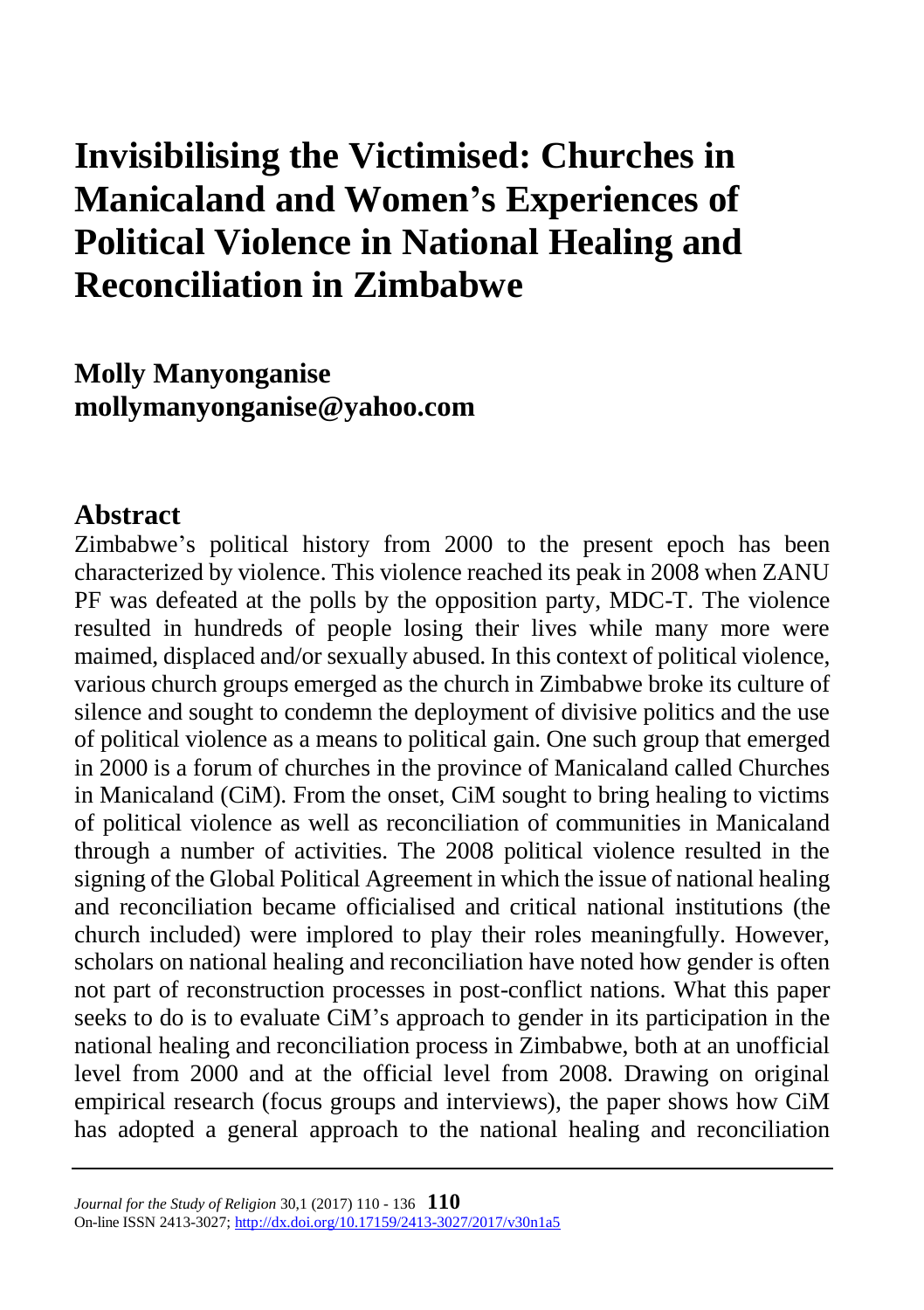process, which has made women's experiences of political violence invisible. It is envisaged that this is one way of informing the church to bring to the 'centre' women's experiences of political violence.

**Keywords**: Women, Womanist perspective, Churches in Manicaland, invisible, political violence, national healing, reconciliation

# **Introduction**

It is generally acknowledged that women's perspectives are not adequately taken into account during transitions from political violence to peace (Manjoo 2004; Nowrojee 2005; Secco 2008). This is a problem for all parties and groups participating in these processes. But for religious actors, this problem can be even more acute: many religions are patriarchial and women are explicitly or inadvertently excluded from leadership positions. This means that faith-based peacebuilding organizations often systematically exclude women's perspectives. Drawing on original empirical research of a faith-based organization in Zimbabwe, Churches in Manicaland (CiM), this article demonstrates how women victims have been excluded from their services and activities. It argues that this exclusion has made these women invisible: although CiM is a relatively effective advocate for victims on a regional (and even national) scale, they have failed to articulate how women have suffered differently and disproportionately from political violence. CiM is not the only organization to fail to include women's perspectives. All over Zimbabwe, women's experiences of violence – and their contributions to healing and reconciliation – have been overlooked or minimized. But what can be gained from a detailed case study of CiM is insights into why women's perspectives have been excluded, even by the most well-meaning of actors. Understanding the various factors that contribute to women's exclusion can provide insight into how organizations such as CiM can improve their practices and ensure that women's voices are heard.

# **Methodology**

The research is qualitative in nature. As alluded to earlier, this paper is based on empirical data gathered in Mutare Urban and Mutare Rural for one month in May 2015. These interviewees were drawn from Churches in Manicaland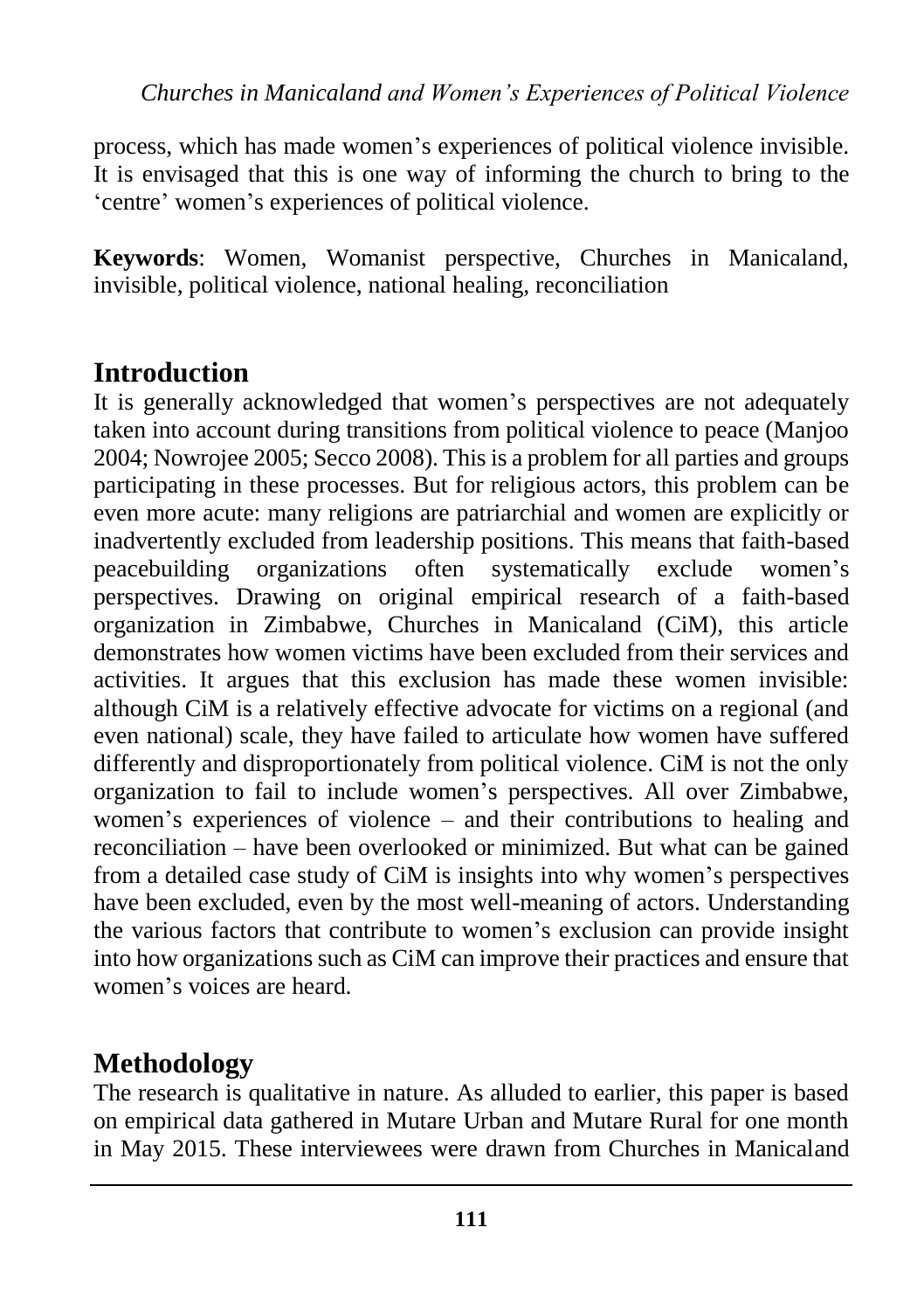officials as well as women survivors of political violence, women and men who witnessed violence against women. In terms of the sample, the researcher for this study interviewed CiM officials, traditional leaders in Manicaland as well as female survivors of political violence and those women and men who witnessed violence and are active in CiM's activities. The sample for the interviews comprised 13 CiM officials (8 men and 5 women), 9 female victims of political violence taken from Mutare Urban as well as Mutare Rural and these were interviewed separately, 10 women who witnessed violence also sampled from Mutare Urban and Rural and these were put into one focus group, 3 men who were active in CiM's activities and among them was one traditional leader from Mutare Rural were also interviewed. CiM Steering Committee members were not accorded anonymity because they felt that it was already in the public domain that they were engaged in national healing and reconciliation process. As such, the use of their actual names would not put them into any danger. However, interviewees from the communities in which CiM operates especially the victims/survivors of political violence requested that their actual names be not used. I had to use codes for them so that their lives would not be endangered.

### **Women under Siege: An Overview of Research on Women and Political Violence**

It needs to be noted that in conflict zones, women are the majority of victims to experience sexual, physical, socio-economic, psychological as well as emotional violence. Much of the literature on women and political violence are sated with this evidence that women are the majority of victims during most conflicts. It is, however, not possible within the context of this paper to give an exhaustive review of literature on women and political violence. As such, I seek to draw attention to some of the scholarly works in the field.

In a book chapter entitled *Justice for Women Victims of Violence: Rwanda after the Genocide (2000)* Nowrojee and Ralph discuss how sexual violence assume gender-specific forms, like sexual mutilation, forced pregnancy, rape or sexual slavery. They posit that in a conflict situation, being female is in itself a risk factor leading women and girls to be targeted for sexual abuse on the basis of their gender regardless of their age, ethnicity or political affiliation. They also argue that rape and sexual assault of women in situations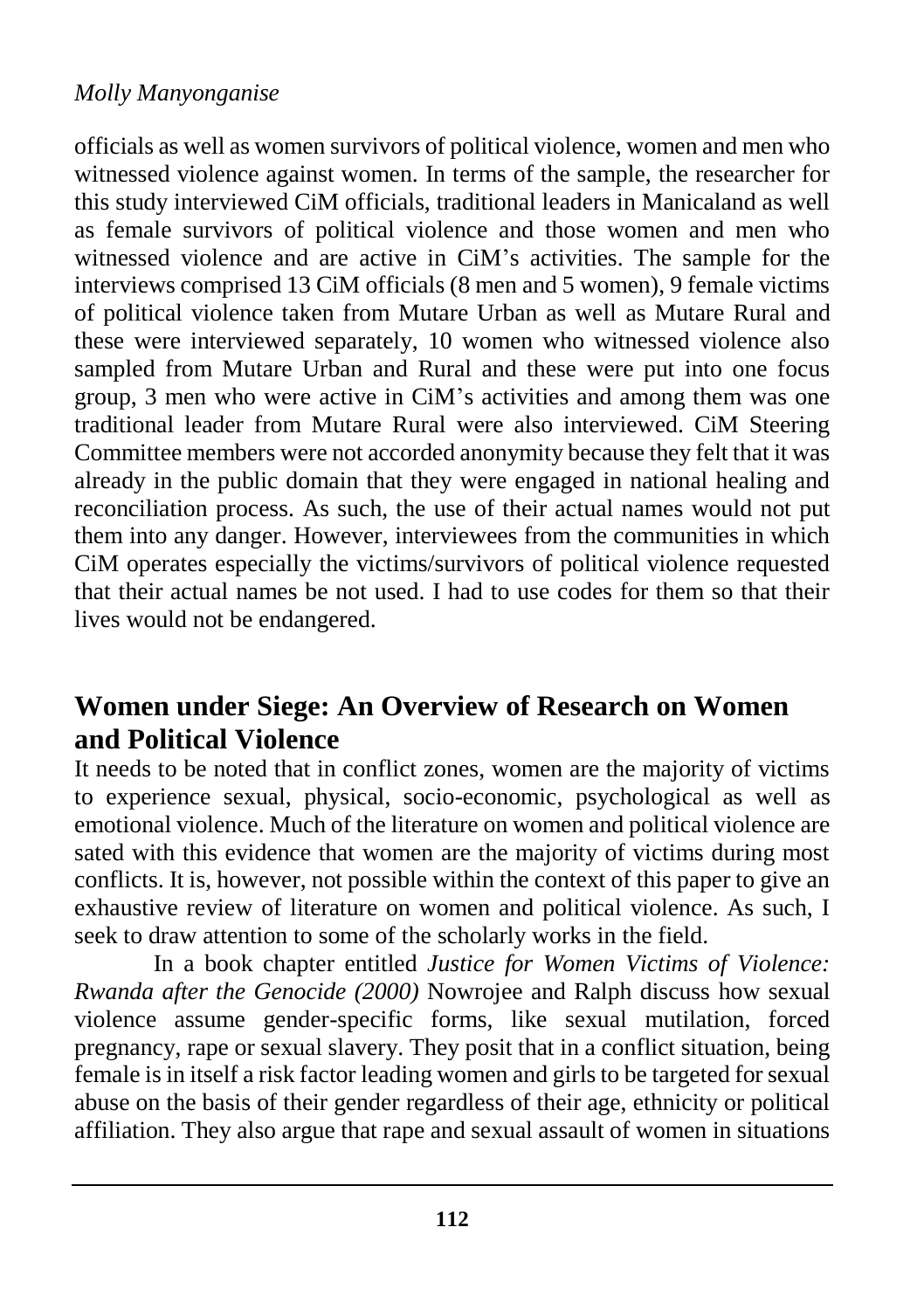of conflict are widely committed but seldom denounced, because it is viewed as the spoils of war and not as illegitimate acts that violate humanitarian law. In such situations, the perpetrators of the sexual violence are not punished for their crimes. In their analysis of the effects of rape, Nowrojee and Ralph posit that the victim of rape is dehumanised, so is her family and community. In order to avoid the humiliation of the individual, family and community, in most cases, the rape is concealed. The authors, however, argue that the 'silence and impunity about abuses against women hides the problems that devastate, and sometimes end, women's lives' (2000:163). Women themselves do not speak out about the sexual abuses for fear of being stigmatised. They also highlight lack of political will to document human rights violations against women by governments as a major stumbling block to prevent and remedy the sexual abuse. Nowrojee and Ralph categorise rape as a violation of International law, a war crime, a crime against humanity, a genocidal crime and a form of torture. Focusing on Rwanda, the authors expose how the security forces in that country as well as the heads of militia, directed or encouraged both the killings and sexual abuse of women. The effects of rape are listed as social stigmatisation, poor physical and psychological health, unwanted pregnancy and poverty. The authors also indicate how women encounter economic difficulties after conflict especially after losing relatives who acted as breadwinners. In addition, they explained how Rwandan survivors of sexual violence are particularly troubled by the lack of accountability for the abuse they suffered. Their desire is to see the perpetrators of the violence against them held responsible.

Nowrojee and Ralph's theorisation of violence, though focusing on the Rwandan experience is very relevant for the Zimbabwean context, hence, for this paper. This paper draws from the critical insights on the silence of women's experiences of sexual violence by both critical institutions as well as the victims themselves; and the impunity that is accorded the perpetrators of sexual violence especially by national legal systems. What is also significant about this work is the exposition of how political governments ignore what women go through during conflict primarily because they are complicit in the violence. This paper also finds Nowrojee and Ralph's work vital because it delineates the causes that lead women to be sexually abused as ethnicity and political affiliation.

In a book titled *Sexual Violence in Africa's Conflict Zones* (2011), Pre-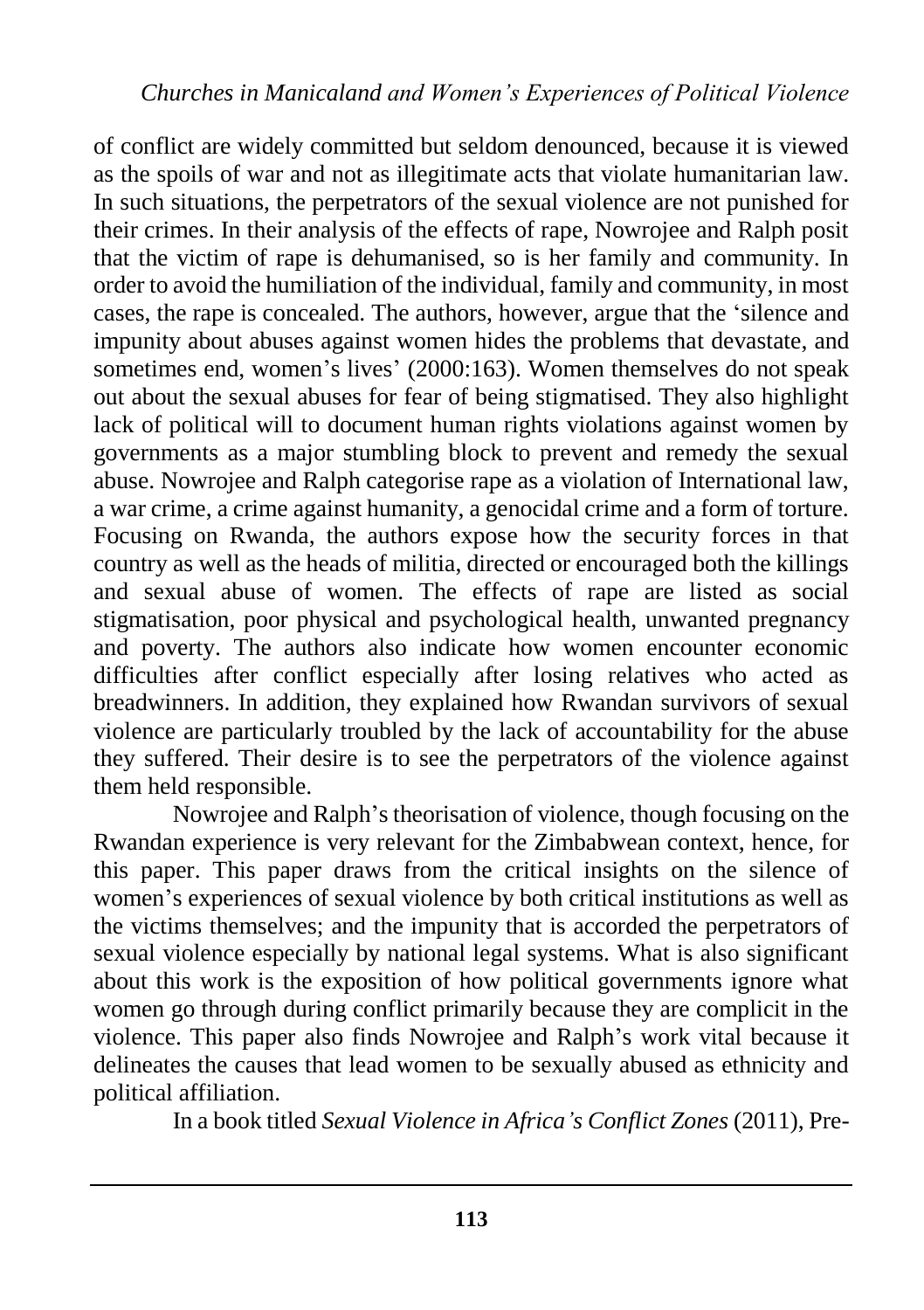scott and Madsen grapple with the issue of sexual violence against women and children in those parts of Africa that are riddled with conflict. The main focus is on countries like the Democratic Republic of Congo and Sudan though a comparative analysis with the United States of America is done. Of note is the acknowledgement by the editors of this book that civilians in Africa's conflict zones, particularly women and children are often vulnerable to sexual violence, including rape, mutilation and sexual slavery. The narrations given in Chapter 5 of the book are telling of women's experiences in conflict situations. For example, the now famous story of the Congolese girl, Lumo who was raped by over 50 men in one day and has had to undergo nine operations of the fistula is horrendous.

Coming to Zimbabwe, in research carried out by AIDS-Free World titled *Electing to Rape: Sexual Terror in Mugabe's Zimbabwe* (2009) it was revealed that in Zimbabwe since 2000, women have suffered sexual violence. Aids Free World interviewed seventy-two Zimbabwean women who are victims of rape/gang rape and other forms of sexual abuse during Zimbabwe's election periods. An analysis of the testimonies given by the women indicates that some of the women ended up getting infected with the HI virus while others got children from the rapes.

The Zimbabwe Doctors for Human Rights (ZDHR) and the Research Advocacy Unit (RAU) produced a report titled *No Hiding Place: Politically Motivated Rape of Women in Zimbabwe* (2010) in which they traced the occurrence of politically motivated sexual abuse of women in Zimbabwe from 2001 to 2008. They recorded that the sexual abuse includes 'extreme violence, gang rape and insertion of objects- bottles and sticks into the women's genitals'. This is supported by a report produced in the Human Rights Bulletin entitled *Gender-based Violence in Zimbabwe* which alludes to the fact that women experience violence in the form of rape and concubinage during Zimbabwe's elections. In another report published in 2011 titled *Politically Motivated Violence against Women in Zimbabwe 2000-2010: A Review of the Public Domain Literature,* RAU traces the occurrence of politically motivated violence to the pre-colonial era. It notes that reports on political violence produced in Zimbabwe before 2000 lack a gendered perspective. This is really important as it brings into perspective society's lack of commitment to issues that directly affect women such as political violence.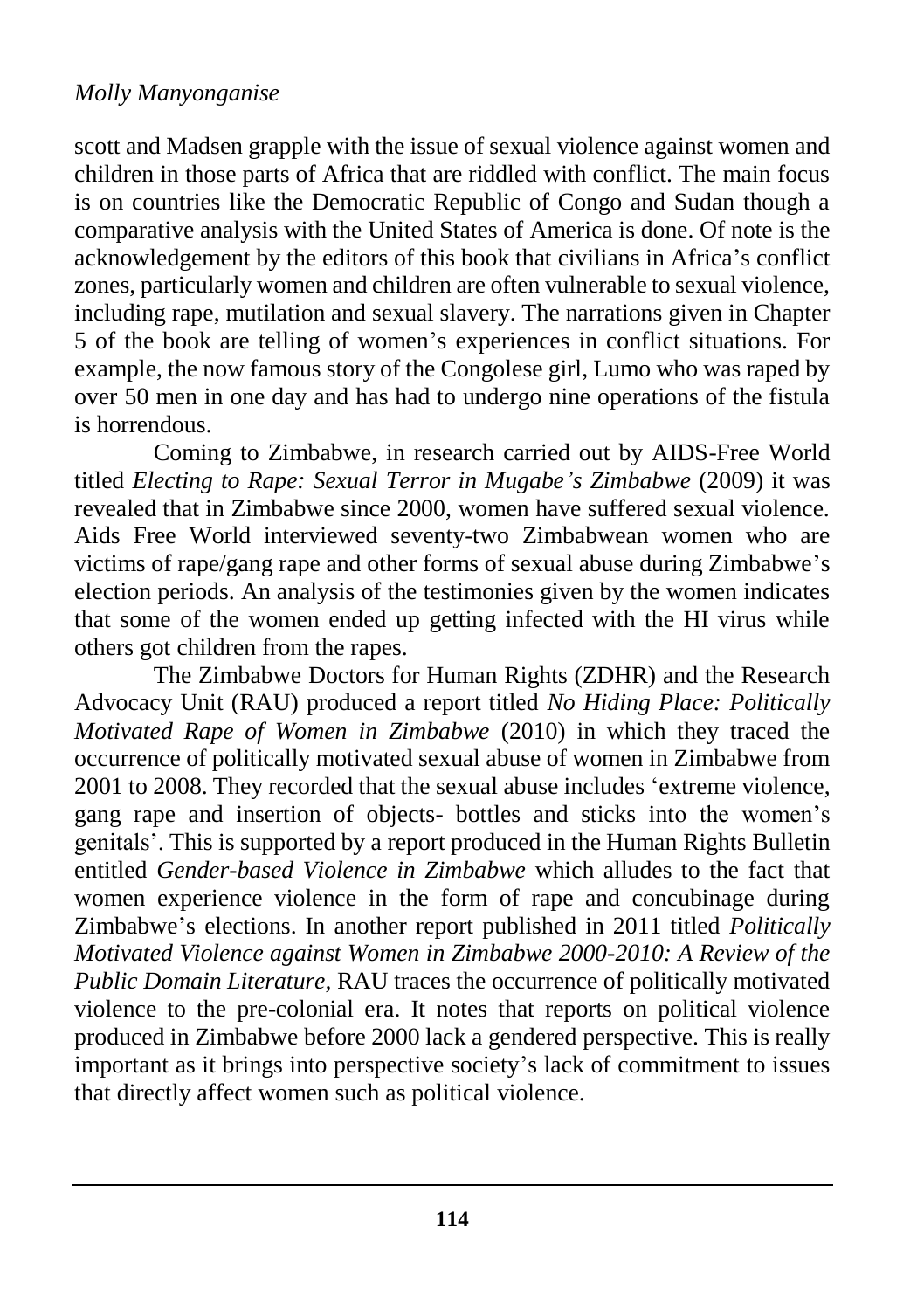*Churches in Manicaland and Women's Experiences of Political Violence*

### **Women and Political Violence in Zimbabwe**

At the dawn of the new millennium, Zimbabwe faced a number of challenges in the social, economic and political arenas. These ranged from HIV and AIDS, effects of the Economic Structural Adjustment Programme which led to economic decline, the Fast-track Land Reform Programme (FTLRP) which started in 2000, electoral violence that characterize the elections of 2000, 2002, 2005 and 2008 as well as Operation *Murambatsvina* of 2005. This has come to be known as Zimbabwe's crises and a number of scholars have done an indepth study of these. A number of scholarly works have been published on the Zimbabwean crises, among them Chirongoma, 2009; Chitando & Togarasei, 2010; Masunungure, 2011; Mhiripiri, 2008; Mlambo, 2008; Ndlovu-Gatsheni, 2012; Raftopoulos, 2009; Shale, 2006; Sachikonye, 2002, 2003, 2009, 2011.

One of the arguments of this paper is that any discussion on the Zimbabwean crises especially the political one, would not be complete without considering its gendered dimension with a particular focus on how women were affected by the political violence that ensued in the various historical episodes that characterise the Zimbabwean nation in the new millennium. It is disheartening to note that many scholars who have written about political violence in Zimbabwe from 2000 have not paid much attention to the gender dynamics of the period. Ranchod-Nilsson (2008:647) posits that the gender dynamics of this period are not fully understood, but there is evidence of women becoming targets of sexual violence because of their association with the Movement for Democratic Change (MDC). Moyo (2013:19) locates the general silence on women's experiences of political violence from 2000 within the broader framework of the whole side-lined narrative of women who at different epochs have been silenced in attempting to expose abuses by key political male figures who were seen as indispensable for different political goals. The Human Rights NGO Forum (2013:10) then pinpoints patriarchy as the major culprit in this whole exercise. It argues that 'Zimbabwe as a patriarchal society allowed the conflict to be a space where perpetrators committed gender-based violence including rape against women as part of the overall strategy of violence' (2013:10). Patriarchy as a social-political order is based on male hegemony through dominance and denigration of other experiences; it concentrates power in public and private spheres within the male (Ayiera 2010:12). In this case, women's bodies become sites where these struggles for power are manifested.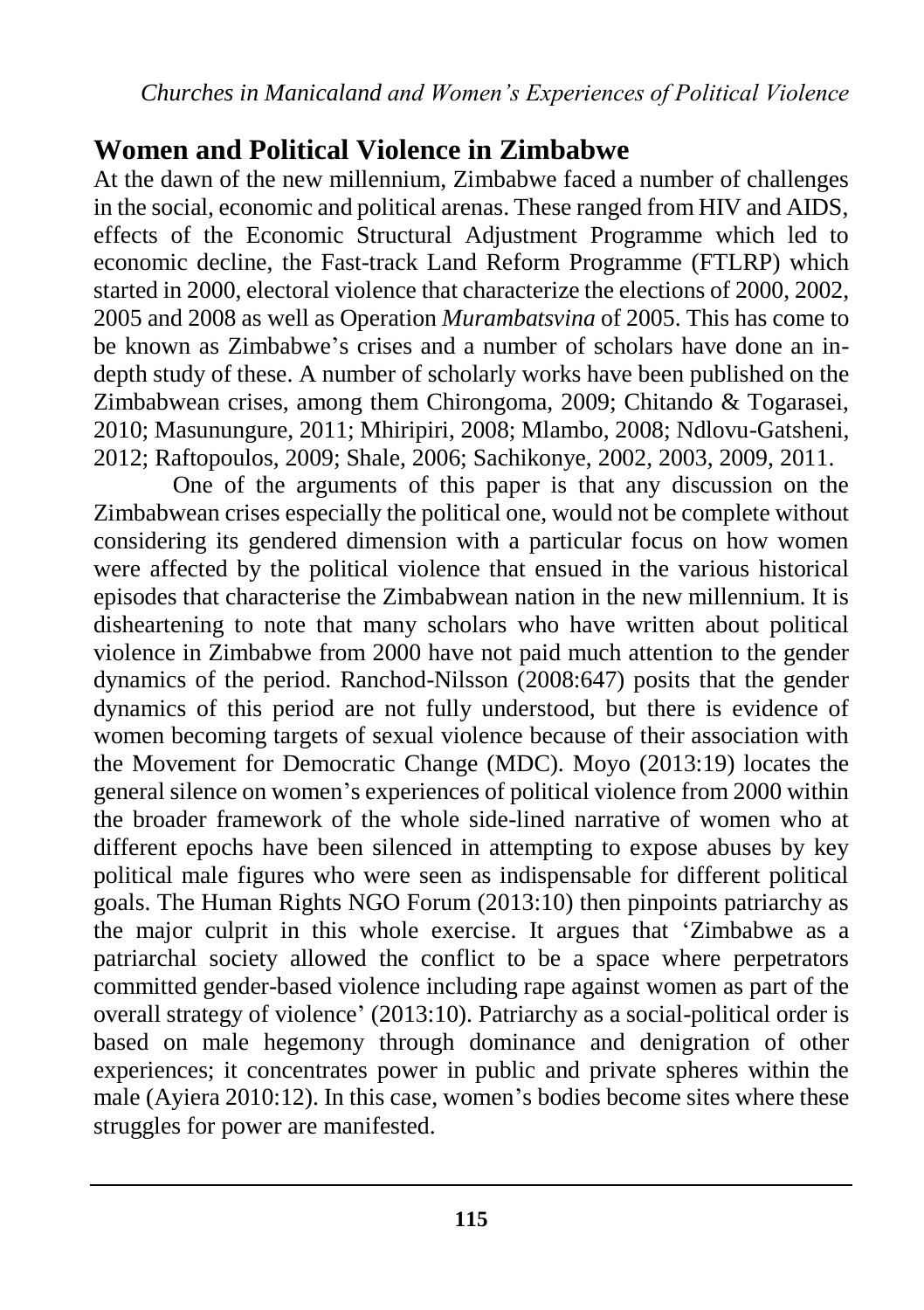In this case, we need to see women as the major victims of the Zimbabwean political violence. Though women, men and children were victimised in this violence in Zimbabwe, there is a way in which women were uniquely victimised, that is through rape and other forms of sexual violence. For example, in the course of the violent seizures of land, women who were workers in the farms encountered sexual violence from the youth and war veterans. It has been widely noted by various scholars that violence against farmers was practically encouraged while a climate of lawlessness ensued in many areas and rape became increasingly common, making women more vulnerable to HIV infection. One of the research participants, Joyce Simango who is one of the CiM officials indicated that she had personally met a woman from a farm in Chimanimani who had been raped in 2000 (Interview with Joyce Simango in Mutare Urban, 25 May 2015).

The issue of sexual violence against women runs across all the electoral periods from 2000 and also occurred in the wake of Operation *Murambatsvina*. Bhatasara (2011:320) agrees that women farm workers suffered different forms of violence and that the chaotic nature of the FTLRP left scars on some women across the country. In 2006, a report produced by the Zimbabwe Torture Victims on Operation *Murambatsvina* showed a 'considerable rise in the incidence of rape and other forms of sexual abuse since 2000, indicating that rape and other forms of sexual violence had risen to between 12-30%' (Zimbabwe Torture Victims 2006:4). Various studies have shown how rape and other forms of sexual violence became tools of punishing opposition supporters since 2000. For example, Bastick, Grimm and Kunz (2007:67) argue that,

> After 2001, rape and sexual abuse became more common place. Rapes often occurred in front of neighbours or family members as a form of punishment, leaving an impact on a wider group of people than just the individual concerned.

In reference to the bases that were set up by the militia and war veterans, they further posit that 'women were abducted and raped in pro-government militia camps, men were forced by militia to commit sexual assault on other men and women, and people were sexually assaulted in public' (Bastick, Grimm & Kunz 2007:67). Human Rights Watch moved around the country during the 2008 violent period and reported that ZANU PF militias, the army and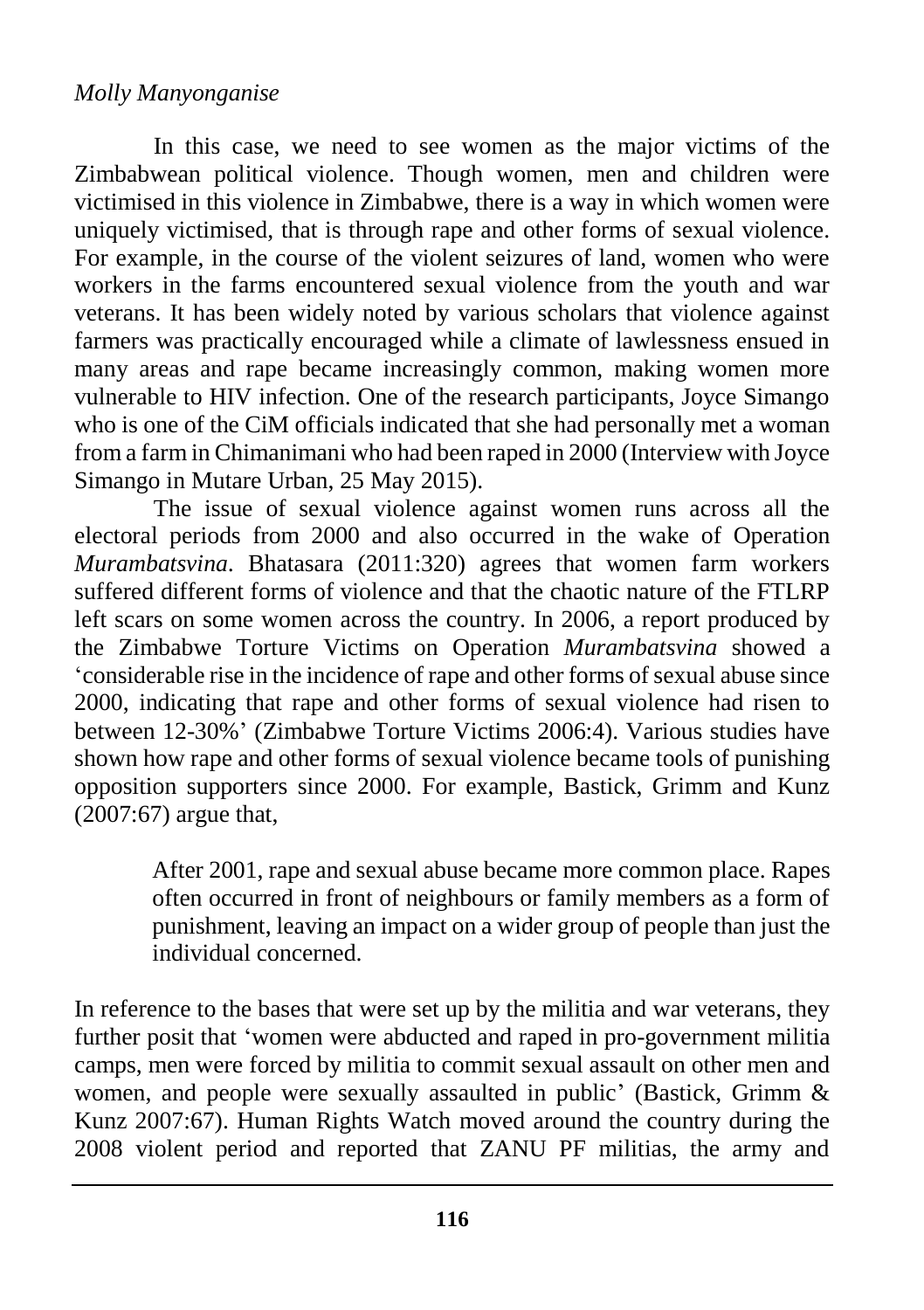supporters had erected bases and quite a number of these were in Manicaland. For example, eleven of these bases were in Chipinge East and Central alone. Many women who were taken to these bases were physically and sexually abused at times for days and weeks (Aids Free World 2009:16). Aids Free World (2009:23) captures an incident in Manicaland in which one young girl was locked up and raped everyday by different men. The Research and Advocacy Unit (RAU) and Zimbabwe Association of Doctors for Human Rights (ZADHR) in 2010 produced a report in which they traced the occurrence of politically motivated sexual abuse of women in Zimbabwe from 2001 to 2008. They recorded that the sexual abuse includes 'extreme violence, gang rape and insertion of objects- bottles and sticks into the women's genitals'. In the Mutasa district of Manicaland province, Pauline Moyana was gang raped by four ZANU PF militias at night, just outside their base during the 2008 elections and this was punishment for her support of the MDC (Makanga 2008). Aids Free World (2009) interviewed seventy women who were rape victims of the 2008 political violence and two witnesses of these rapes. In these interviews, it found out that victims of these rapes were aged from five years to elderly grandmothers. It corroborated RAU and ZADHR report that gang rapes were common. Aids Free World further reveal that 'many women were forced to watch their husbands, children, and parents killed or tortured before they were raped' (2009:12). This was corroborated by all the research participants for this paper. For example, one of the woman survivors of political violence from Mutare Rural said women were raped, their livestock confiscated and their homes burnt down. Some also had their daughters raped at the bases. She said:

> *Ndiri mugari wemuno maZimunya. Pamhirizhonga ya2008 ari manheru, takabudiswa mumba tikaendeswa kubhesi kumadhirihori. Tainzi tiimbe uye zvainzi vanamai vanofanira kuuya nehuku nechikafu. Anenge atadza kuuya nehuku aipiwa punishment yekuzodziunza dzave mbiri. Ini pamba pangu vakapisa imba imwe chete, vakatora mbudzi mbiri nehuku dzese. Ndakaudza mapurisa asi haana zvaakaita* (I am a resident here in Zimunya. During the political violence of 2008, at night, we were made to go out of the house and were taken to a base at the drying halls. We were made to sing and it was said mothers should bring chickens and food. Anyone who failed to bring the chicken was given the punishment of bringing two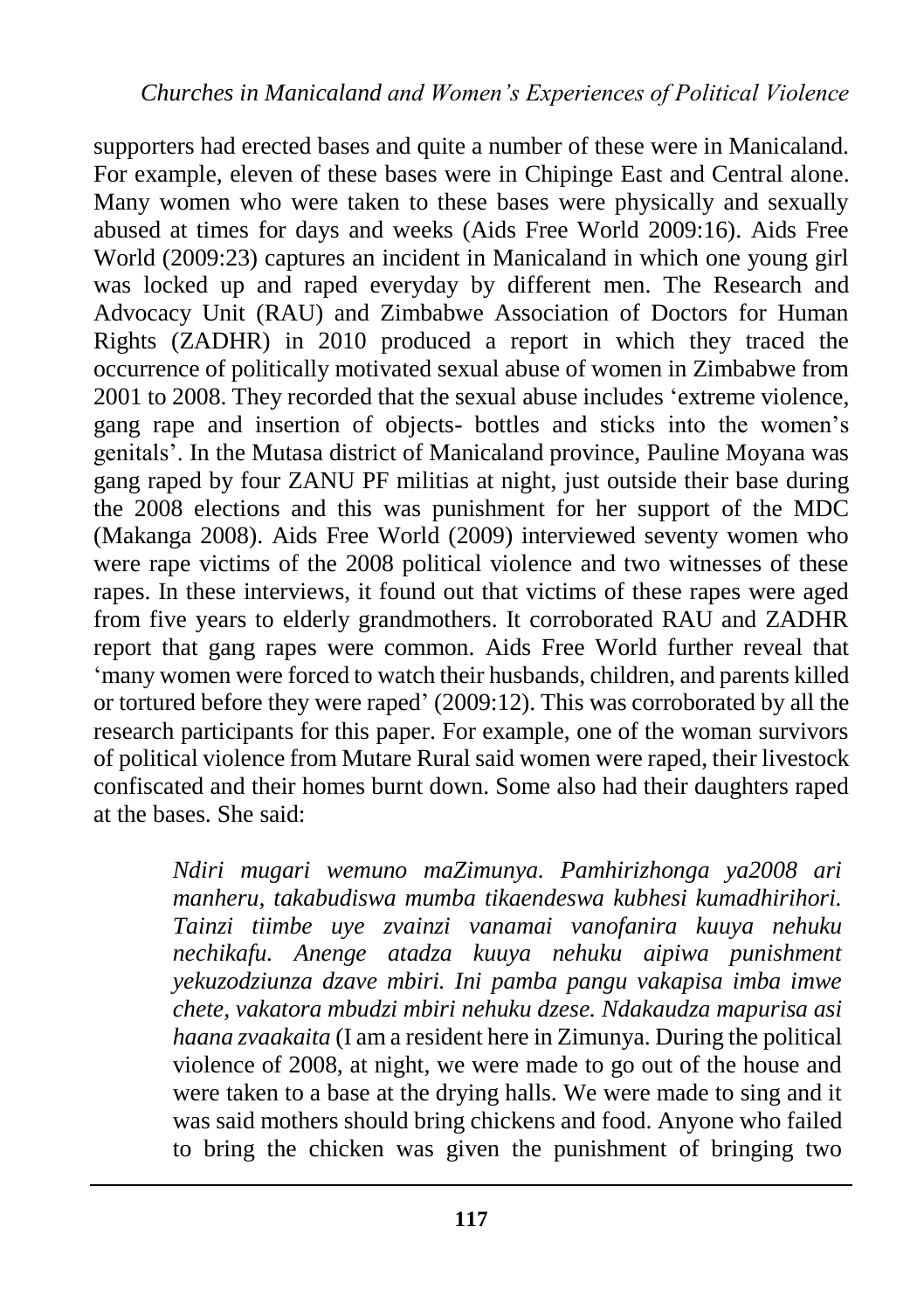chickens. At my home, they burnt one hut, took two goats and all the chickens. I reported to the police but they did nothing) (Interview with Interviewee D in Mutare Rural, 24 May 2015).

The sexual violence that women experienced was meant to intimidate, humiliate and punish them and by extension, their families for their political affiliation (Aids Free World, 2009:13). Another survivor said,

> I was beaten together with my ailing daughter and her child. The windows to my house were all broken. My daughter has since died. At that time my granddaughter could not attend school because she was injured. I am still pained. I know the people who did this to me but I can't do anything. Even then, nothing would take place if you report (Interview with Interviewee C in Mutare Urban, 23 May 2015).

Some women were raped when their husbands had fled from the violence leaving their wives at home alone. The Church and Civil Society Forum in Zimbabwe (2012:21) notes that the absence of men increased women's vulnerability and compromised their security and that the abuses perpetrated against them was meant to force the men who had fled to return.

The rapes left women vulnerable to HIV and AIDS. For example, nine of the women interviewed by Aids Free World (2009:12) 'believe that they were infected with HIV and AIDS as a result of the rapes, and an additional seventeen women also tested HIV-positive in the months following the rapes, raising the possibility that rapists infected them'. The women who witnessed political violence against women and were interviewed in a FGD highlighted three cases that show the severity of violence experienced by women after the 29 March 2008 elections. One of the FGD participants narrated a case in which a woman was humiliated at one of the rural bases in Zimunya. She said the woman was made to remove all her clothes and was made to roll in the mud while she was being beaten. She was forced to chant the ZANU PF slogan. After beating her, she was told to leave the base while in the nude. Only one woman was courageous enough to give her a wrapper to cover herself. The other case is that of a woman from Bocha who fled her home from ZANU PF supporters and lived in the bush for some days. Her husband was working in Harare. Her property was taken away. However, the problem now is that her marriage has broken down because the husband is questioning why she ran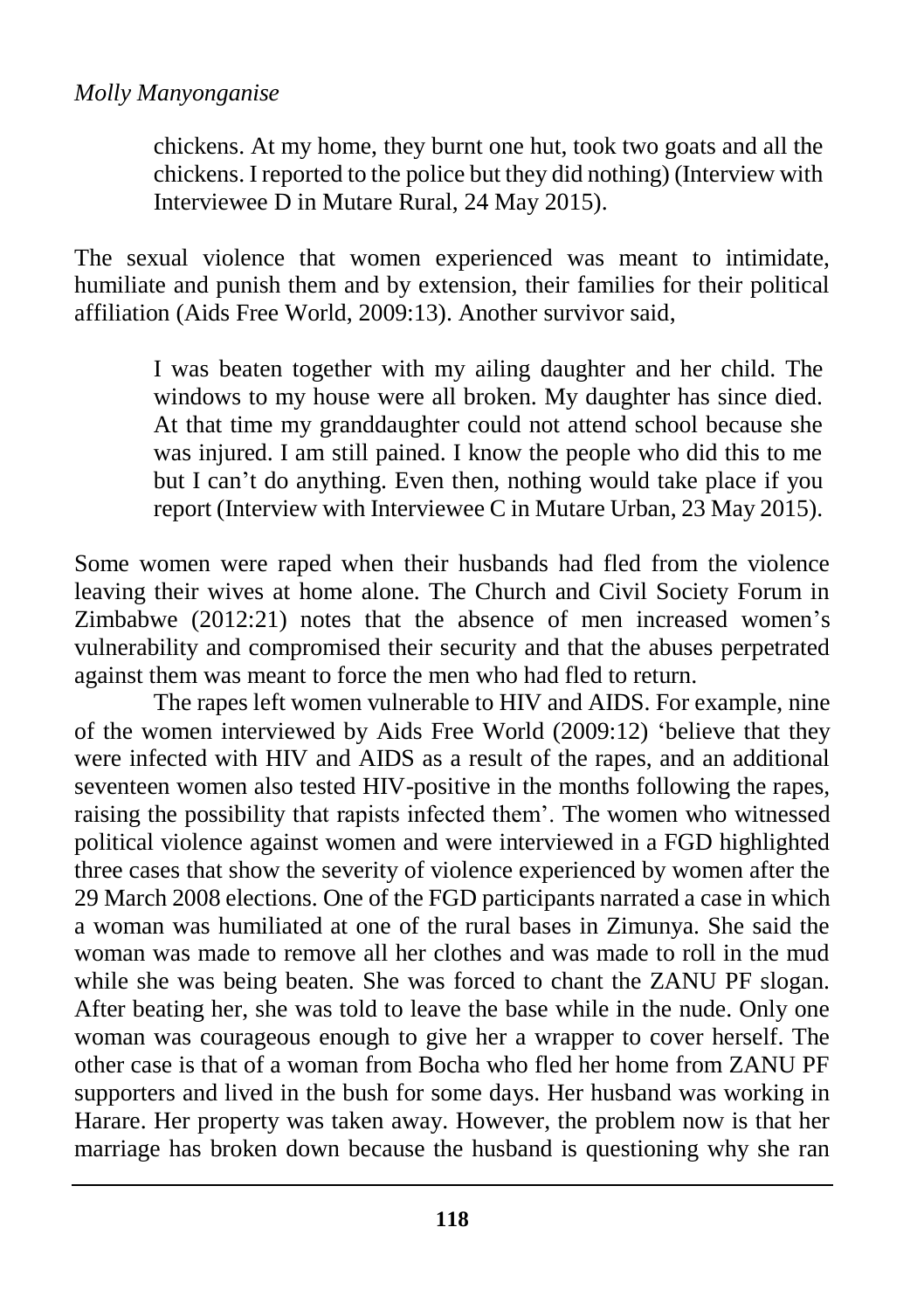way to the bush and not to his relatives. The husband has left the family and the woman is struggling to take care of the children. The third case is that of two women gang raped by ZANU PF militia at one of the bases in Marange. They were infected with HIV but they never told their husbands about the rapes. The husbands are now late. The women are now coming out in the open about the sexual abuse after the death of their spouses (Interview with FGD participants, in Mutare Urban).

In addition to the infection, some women fell pregnant due to the rapes and now have to look after children who are at times sick themselves. Operation *Murambatsvina* disrupted access to information on HIV prevention and treatment to many women who were living with HIV and AIDS. Chirongoma (2009:86), argues that an estimated '79 500 persons over 15 years of age living with HIV [were] displaced', consequently leading to increased vulnerability and risk to gender violence and risky sexual behavior. Women and men failed to continue with their Anti-Retroviral treatment leading to the loss of life of several of them.

Throughout the years of political violence in Zimbabwe from 2000, women have suffered displacements. During the FTLRP, women farm workers were displaced from their areas of work, with some relocating to urban, periurban or rural areas. In a research in commercial farming areas, Sachikonye (2003:45) ascertained that due to the FTLRP, most female farm workers had left the farms, though at the time he could not establish where these women had gone to or how they were living. He, however, established that due to the displacements, the impact of job losses on women had been profound, especially because a large proportion of them were single or single parents, widowed or separated. The condition of women was compounded by the politics of exclusion that accompanied the FTLRP. Despite some women having participated in the land invasions, they were not considered for land ownership. Instead they were forced to offer sexual favours in exchange for their names to be put on the redistribution list. A study on Nyabamba in Manicaland Province by Chingarande, Mugabe, Kujinga and Magaisa (2012) established that there were glaring gender disparities in land ownership. Goebel cited in Bhatasara (2011:320) argues that the gendered nature of the violence during the FTLRP has not been addressed as there were no frameworks for women victims of violence during the programme to seek justice and recourse.

When Operation *Murambatsvina* was executed, a lot of families who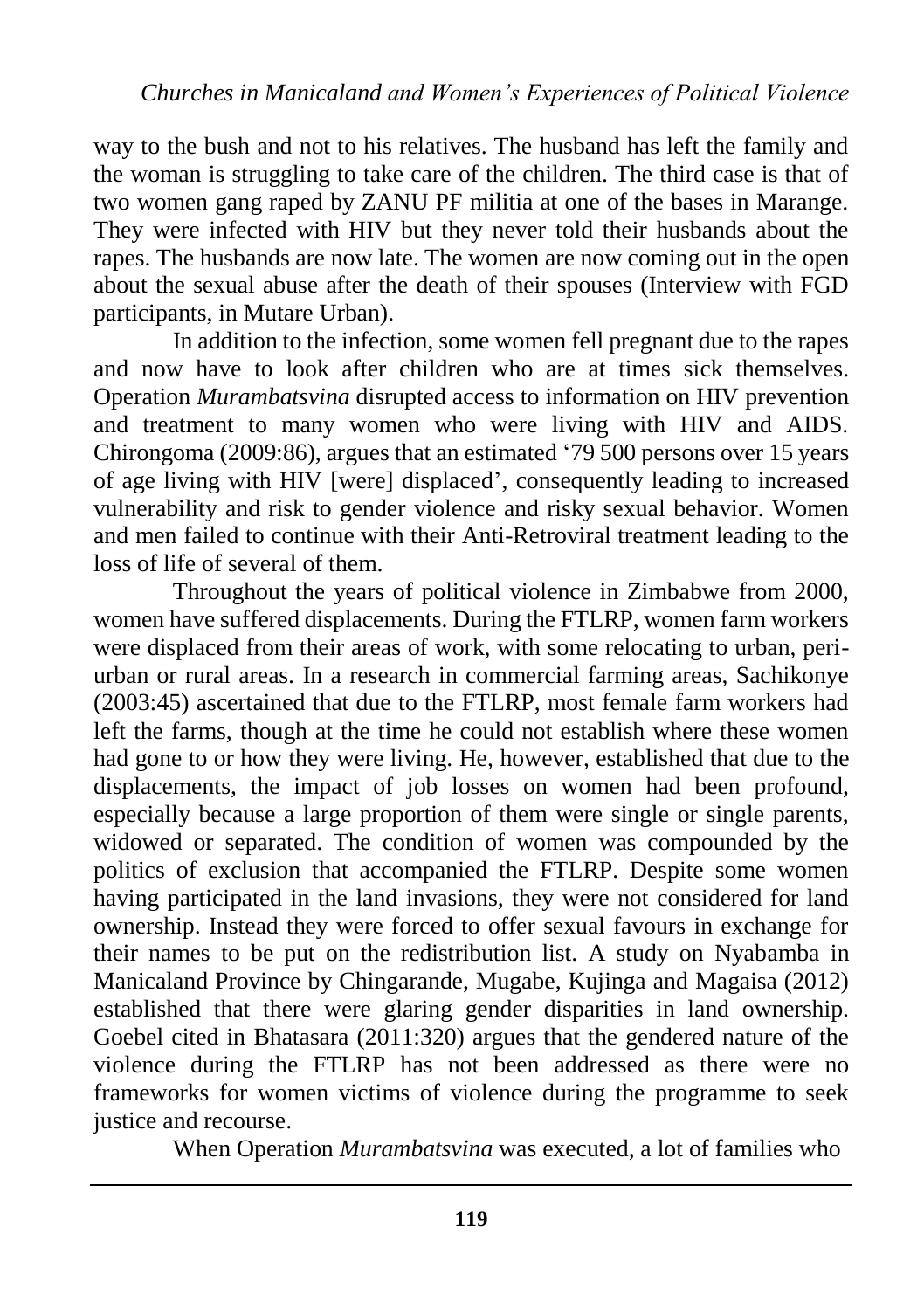were staying in the demolished structures were displaced and the majority of them relocated to the rural areas. From figures released by the United Nations (2005), about 700 000 people were directly affected by the operation. The Church and Civil society Forum in Zimbabwe (2012:15) posits that through Operation *Murambatsvina*, 'women were greatly affected as they had to take care of their children and extended family members in the open, on the streets'. The demolitions also affected the livelihoods of a number of women. According to CCSF (2012:39) women were disproportionately affected by Murambatsvina especially widows who depended on rentals for survival and women in the informal sector. Before the execution of Operation *Murambatsvina*, women depended on flea markets and vegetable vending to make a living. This came to a sudden halt due to the operation. Human Rights Watch cited in Chibisa & Sigauke (2008:43) contends that women were the worst affected since they did not own properties in rural areas and depended on flea market trading in urban areas for their livelihood. Most of the women interviewed lamented the destruction of livelihoods by the operation since most of their wares were confiscated, destroyed or burnt. This was confirmed by all the CiM officials. Thus, Vambe (2010:76) argues that,

> Operation *Murambatsvina* targeted this informal sector and undermined the economic rights and legal status of women. Young black women not yet married or those in marriages out of community of property who ran the thriving flea markets were hit hard by *Murambatsvina* when the authorities confiscated their goods. Without anybody to turn to, and unable to raise capital to restart their businesses, most of the women lost their economic independence and some were forced to choose the hard option of prostitution.

These views by Vambe are supported by the Human Rights Watch (2005:27) which noted the plight of widowed women and mothers with children living with disabilities. In its analysis, the Human Rights Watch (2005:28) argued that 'displaced women and girls were also vulnerable to various forms of abuse and harassment including sexual abuse and domestic violence'. Thus, the operation induced unprecedented scales of poverty, homelessness and vulnerability with both immediate and long-term effects (Hammer 2008:31), especially for women.

From 2000, the violence during elections also caused women to flee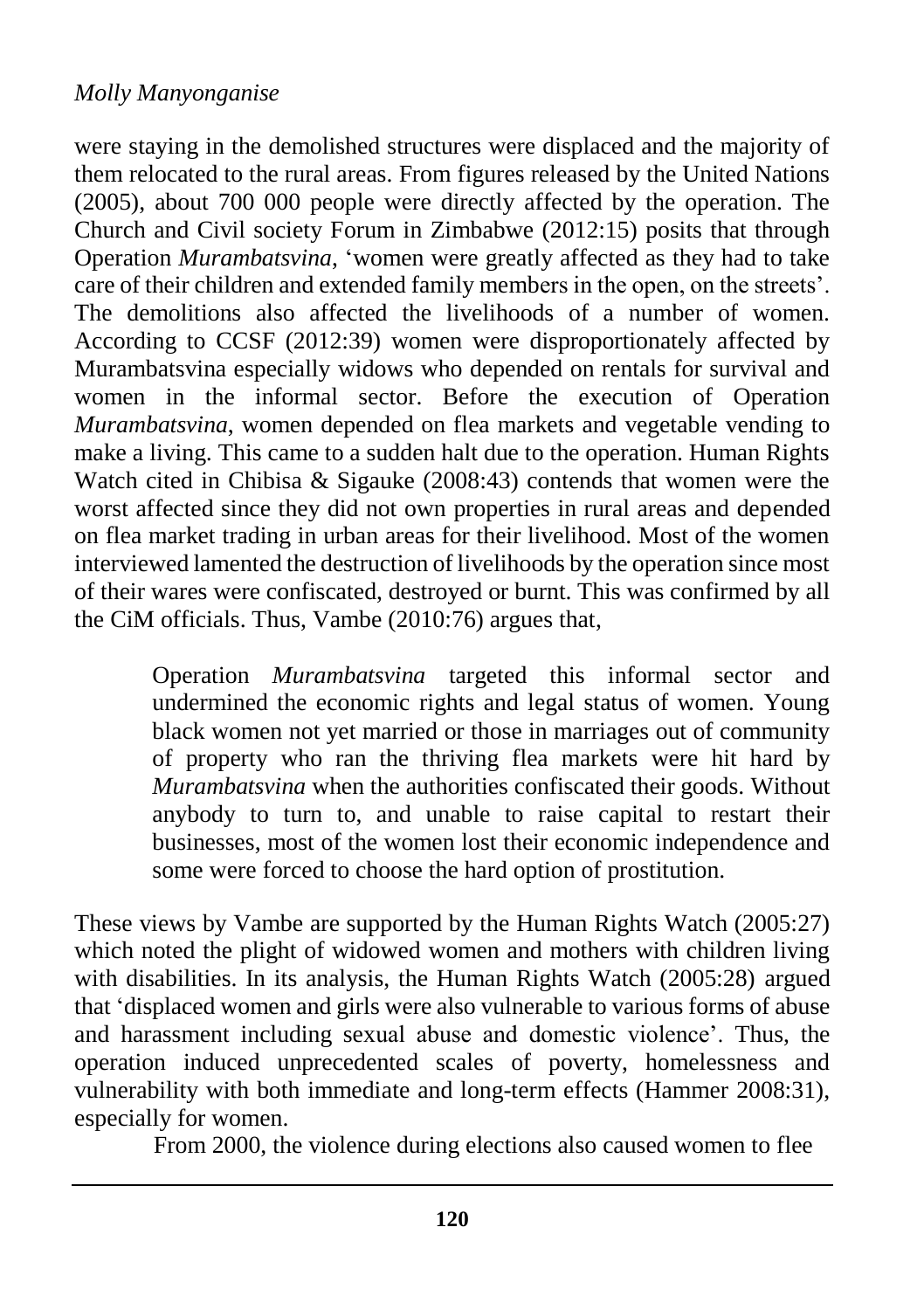their homes in the rural areas and seek refuge in the cities and towns. The Human Rights Watch posits that the 2008 political violence displaced more than 36 000 people. In Manicaland, it recorded about 500 people, men, women and children who were sheltering in the MDC's regional headquarters in Mutare to try to escape state-sponsored violence. All of the women interviewed by Aids Free World had fled the 2008 political violence and were then living in South Africa and Botswana. It is in such a context that new church bodies emerged in Zimbabwe.

### **Churches in Manicaland: A Voice Emerging in the Context of Political Violence**

CiM was formed in 2000 as a forum of church leaders that is not aligned to any particular political interest group or party. All the CiM officials and African Initiated Church (AIC) members interviewed for this paper gave political violence as the major reason that led to the formation of the Forum. As such, several church and lay leaders from all major denominations and ecumenical church-based organisations began to have regular meetings. They were responding to a specific political situation and at that point, the objective was not to establish an ecumenical forum which would continue to operate after the 2000 election. However, the churches and church organisations discovered later that the root causes of the violence were not going to disappear easily and the churches had a lot of work to do to strengthen just peace in Manicaland. Thus, the notion of CiM as a permanent forum emerged out of an intense period of activity resulting in the Forum becoming a cooperative meeting space rather than a formally constituted organisation.

As such, the Forum is a space which is open to participation on a voluntary basis by church and lay leaders from all churches existing in Manicaland. Ganiel and Tarusarira (2014:69) view CiM as 'an 'ecumenical' gathering of members from Christian denominations and organisations in the province of Manicaland'. In the same vein, Chitando and Togarasei (2010:156) view the Forum as providing an ecumenical platform for responding to political, social and economic issues in the province and in the country.

At its inception in 2000, CiM had a membership of 40 churches and church organisations affiliated to it and the churches are made up of Catholics, Protestants, Pentecostals and AIC members. What can be deduced from this composition is that CiM has tried to bring together Christians of different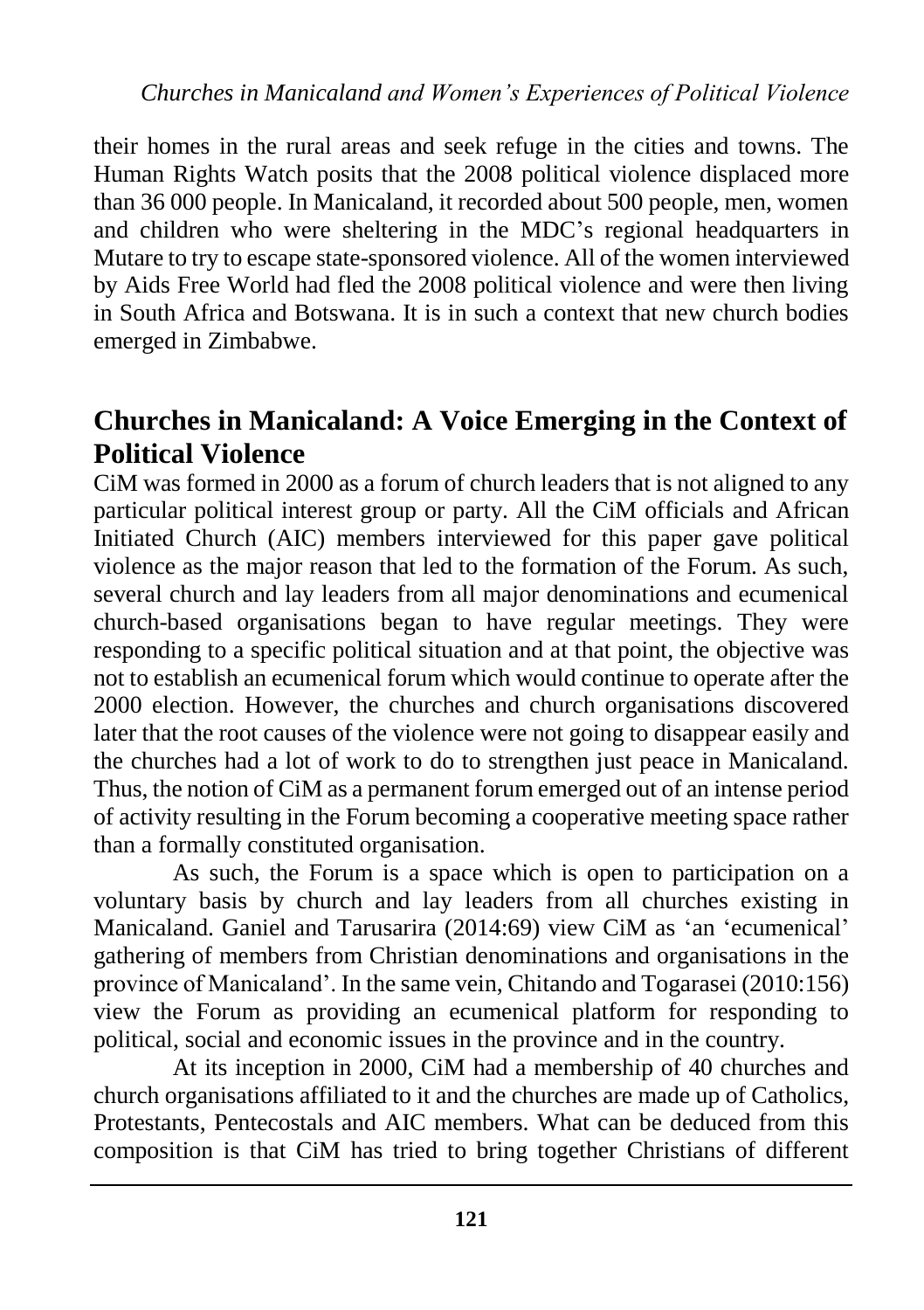doctrinal backgrounds. The Forum does not have a formal structure, but is run by a steering committee which is made up of men and women leaders of the churches that are operational in Manicaland. Adopting this informal structure has enabled CiM to avoid undermining the existing church membership organisations to which CiM participants already belong. In a way, as indicated by research participants from the Forum, this was also a way of subverting political victimisation.

In 2007, CiM appointed a coordinator. As one looks at some of the names of the people who constitute the steering committee of CiM one finds that they are also members in other ecumenical bodies in Zimbabwe. For example, Bishop Patrick Mutume of the Catholic Church is also a leader in the Zimbabwe Catholic Bishops Conference (ZCBC). In trying to find out why CiM emerged in a context where other bodies such as the ZCBC, Zimbabwe Council of Churches (ZCC) and Evangelical Fellowship of Zimbabwe (EFZ) were already operational, the Coordinator of the Forum responded thus:

> We had dealt for a long time with these organisations and had become tired of the bureaucracy. Most of these organisations have their headquarters in Harare and it would take years for an issue sent to Harare to be solved. We, therefore, needed space where issues in Manicaland could be dealt with expeditiously without necessarily referring them to Harare (Interview with Abel Waziweyi 21 May 2015).

It is in this vein that Tarusarira (2014:88-89) locates the emergence of CiM within the broader context of an irrelevant theodicy of mainline churches. He argues that mainline churches have held a theodicy that has legitimised perpetrators of political crisis in Zimbabwe. From his perspective, the theodicy of mainline churches did not provide answers to questions of violence, suffering and reconciliation. Ganiel and Tarusarira (2014:68) argue that the emergence of CiM needs to be justified with the perceived ineffectiveness of groups like ZCBC, ZCC and EFZ. In such a context of irrelevance and ineffectiveness, new religio-political organisations emerged to offer a new or alternative theodicy informed and characterised by radical, scripture-based analysis of the crisis. Using sociological theoretical perspectives, Tarusarira (2014), Ganiel and Tarusarira (2014) have classified CiM under religious nonconformist groups. Religious non-conformism has been defined as 'not just a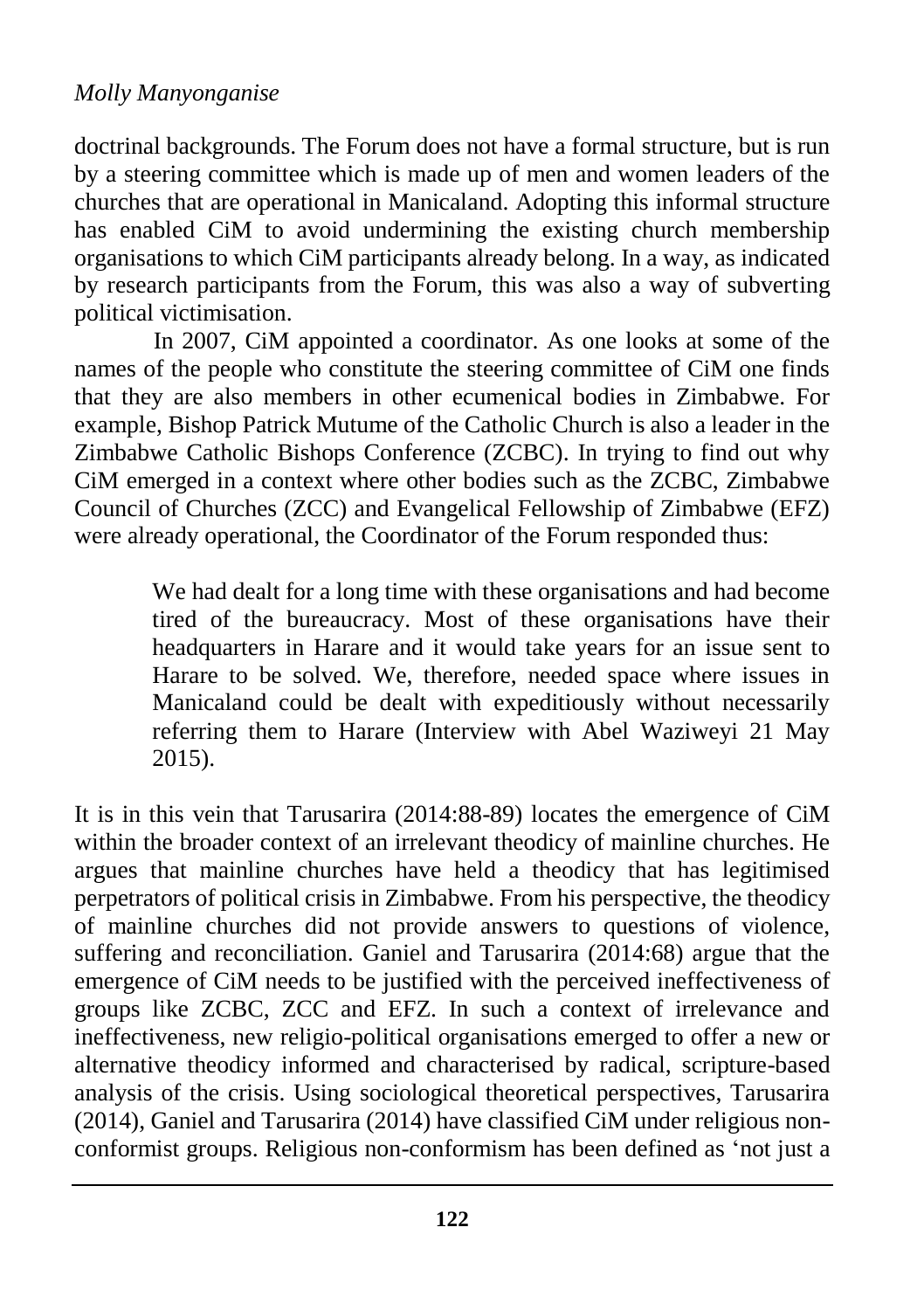stubborn and arrogant departure from norms but 'a potential resource for alternative ways of interpreting the meaning of life, establishing social values and creating ways of life', which makes it an element of cultural tension and dynamism' (Ganiel & Tarusarira 2014: 137).

When it was incepted, CiM had two key areas of focus namely human rights and governance. In these areas, CiM sought to bring human rights issues to the awareness of the communities in Manicaland as well as empowering church leaders in issues of governance in order to enable them to intervene in crisis situations. The Forum also sought to bring political and traditional leaders at the community level to discuss issues. Throughout the years, the areas of focus have increased as the Forum seeks to be relevant to emerging issues in Zimbabwe. In order to be effective, CiM has different committees that work on different areas. The committees are made up of volunteers and report to the Steering Committee and their activities are then shared with the larger group of church leaders (Waziweyi 2011:59). One of the areas in which CiM has sought relevance is national healing and reconciliation. After the formation of the GNU in 2009 and the establishment of the Organ on National Healing, Reconciliation and Integration (ONHRI), CiM has intensified its programmes which are meant to bring healing and reconciliation to communities in Manicaland. Hence, from 2000, CiM has involved itself in a variety of activities some of which are going to be shown below.

### **CiM in the National Healing and Reconciliation Process**

In my analysis of CiM's interview responses by CiM Steering Committee officials, it was evident that the Forum has been very active in dealing with political violence as well as in bringing healing and reconciliation to communities in Manicaland. Some of the activities among others that CiM is involved in are: holding workshops with traditional leaders, provision of safe houses, free medical treatment and legal aid to victims of political violence, holding peace prayer rallies and night prayer vigils, organising peace soccer and netball tournaments, monitoring of food distribution to mention but a few. All these activities are crucial for CiM's participation in the national healing and reconciliation process. Commenting on the workshops, Ganiel and Tarusarira (2014:70) are of the view that the workshops that are run by CiM are important to facilitate civic values needed for a better Zimbabwe. Moreover, Waziweyi (2011:101) says: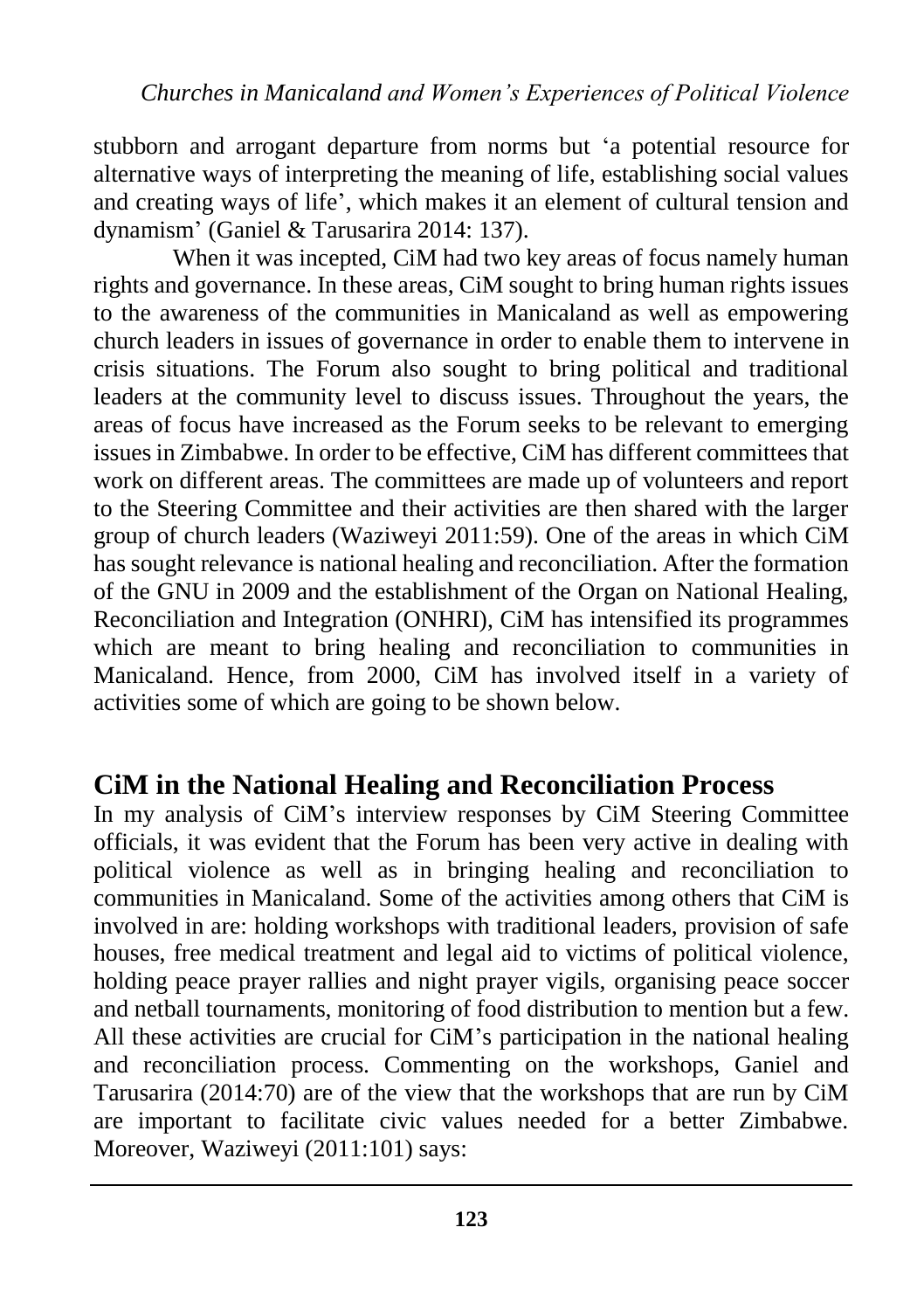peace tournaments are a new phenomenon that is meant to create interaction between two groups of people, the victim and the perpetrator of violence... These are community based initiatives which devise parameters of recovering the truth.

The tournaments have created spaces where the Forum can teach communities about political tolerance especially in the rural areas, where political violence has been vicious, as well as the need for political opponents to accept defeat with dignity. The tournaments also provide opportunities for communities torn by conflict to meet each other on a platform that is not political. In their analysis of the significance of sport in Rwanda's post-genocide reconstruction processes, Dills and Muyango (2008:56) view sport as spaces for communion and argue that in Rwanda, it was used as a means of communication for transmitting messages about a culture of peace. FGD participants for this study indicated that the peace tournaments eased tensions between community members and enabled people with opposing views to interact with each other after the tournaments. On the other hand, though the prayer rallies are presented as an 'innocent' call for peace in Zimbabwe, they are in a way a subtle call for the politicians to account for the political violence that the general public continues to experience.

# **CiM and Women's Experiences of Political Violence: Responses from the Field**

In response to the question on whether CiM prioritises women's experiences of political violence, the Steering Committee members of CiM were not agreed as to what they had done to address this issue. Pius Munembe said he was not very sure where they are, but remembers in some of the meetings that they had identified women and the youth as those groups that needed to be heard and had resolved that these should benefit from livelihood programmes. At the end of the interview, he, however, confessed that as a Forum, they had not addressed women's issues. In addition, he said that even if they had wanted to prioritise women's experiences of violence in this process, it is difficult to have women attend meetings and articulate their experiences. He said most women require the permission of their husbands to attend and for those that do attend, it becomes difficult for them to express themselves.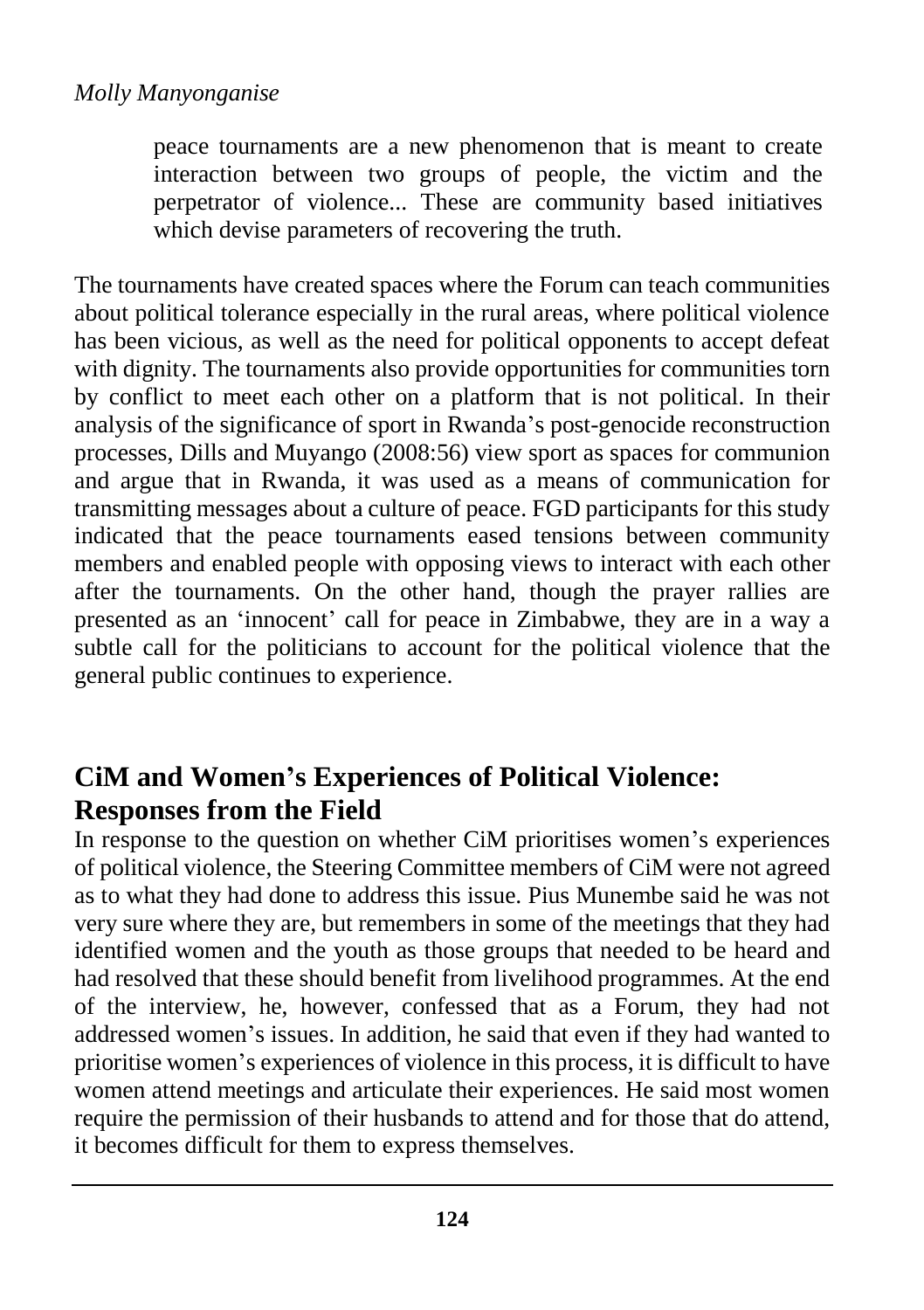*Churches in Manicaland and Women's Experiences of Political Violence*

Abel Waziweyi said:

Not really. We have not focused on women, maybe because the church leadership is male dominated. We have been looking at communities as a whole.

For Waziweyi, the challenge they face in putting the experiences of women at the fore of the national healing and reconciliation process is financial. They have not so far allocated any funds for women's programmes due to budget constraints. He, however, indicated that the failure to mainstream gender in their activities was 'purely administrative rather than the lack of zeal'. To this end, he said 'we need a shift in our thinking so that we have programmes specifically for women so that we focus on women specifically'. Nyarota said:

> I don't think there has been a specific intention to say we are attending to women. CiM attended to victims in general, anyone who needs support. Gender has not been part of the agenda.

Furthermore, Peter Rore said:

Not fully. We responded to violence generally. There was one meeting for women, but it was not well-attended. (Interview with Peter Rore in Mutare Urban, May 2015).

Rore said that at times it is difficult to focus on women because the national healing and reconciliation process has happened on a bigger scale. He also said the fact that they do not have a gender desk has led CiM to look at survivors of violence as a collective group.

Other CiM Steering Committe members shared the above views. For example, Mutambara said national healing and reconciliation has been at the heart of CiM, but she was not sure whether gender has been its focus. The reason for this, she said could be that there are not a large number of women in the Steering Committee. She, however, noted that of late, there has been a number of women coming to join the Steering Committee. She also noted that in its activities in the communities, CiM has also targeted leaders and these leaders happen to be men. She hopes that if the church and communities can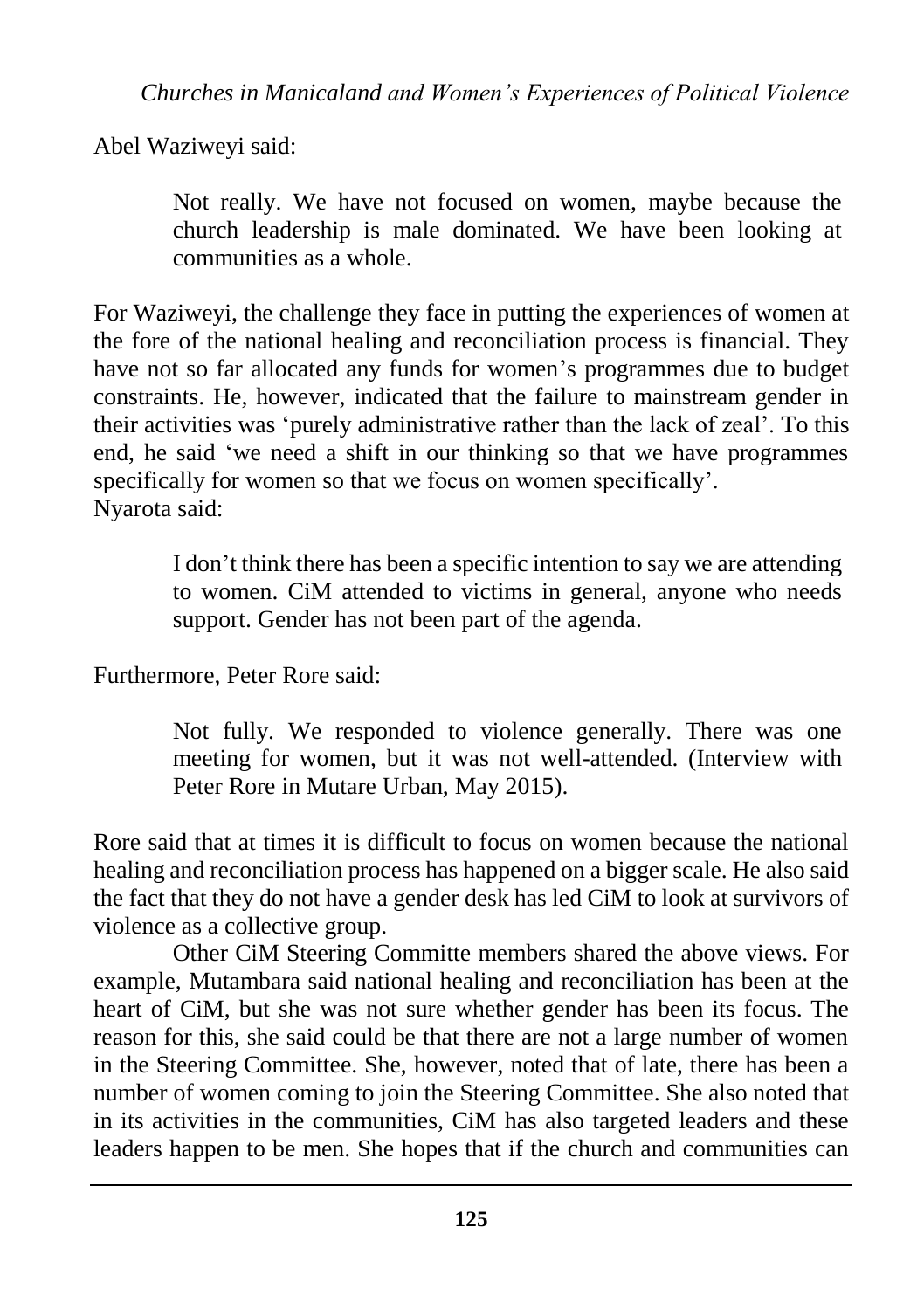have more women leaders, they can bring the gender-dimension to the national healing and reconciliation process. Specifically, she hopes that in CiM the more women they have, the more the stories they will be able to capture of women's experiences of political violence.

Philemon Chikafu said:

CiM failed the women. We created awareness but did not implement healing programmes on the ground especially for women.

He said the space is overcrowded by men to the extent that women's voices are not being heard. From his perspective, men think that their language is the women's language or the bishop thinks that his language is the women's language. He gave the analogy of the kitchen, the well and that of gathering fire wood. From this analogy, he said, these spaces are culturally designated for women. They are spaces where women could share their experiences without any interference from men. He, therefore, argued that the church has failed to provide such spaces to women in the national healing and reconciliation process (Interview with Philemon Chikafu at Africa University in Mutare Urban 21 May 2015).

Shirley Dewolf said they have not specifically looked at women's experiences of political violence in isolation of what men and children went through. From her point of view, the main reason for this could be that most members in the CiM Steering Committee have been men because most of the clergy in churches are men. She also said they are trying to have a broader perspective where they would invite lay members of the church to be part of the Steering Committee so that they would have more voices coming from women. This has not been easy because of the multiple jobs that women do at home which hinder them from attending meetings. She also noted that men have easy access to vehicles which makes it easy for them to attend the meetings which are usually held in the evening. However, she said 'what we are trying to do is to call for a women's only gathering where we intend to get women's voices from all districts and to enable the women to name the challenges that they are facing' (Interview with Shirley DeWolf, 22 May 2015).

Simango confirmed that they have not looked at women in particular and like Dewolf said that 'there is need to have a programme to come up with a workshop so that women would discuss their challenges'. For her, the challenges are that women do not come out in the open about their experiences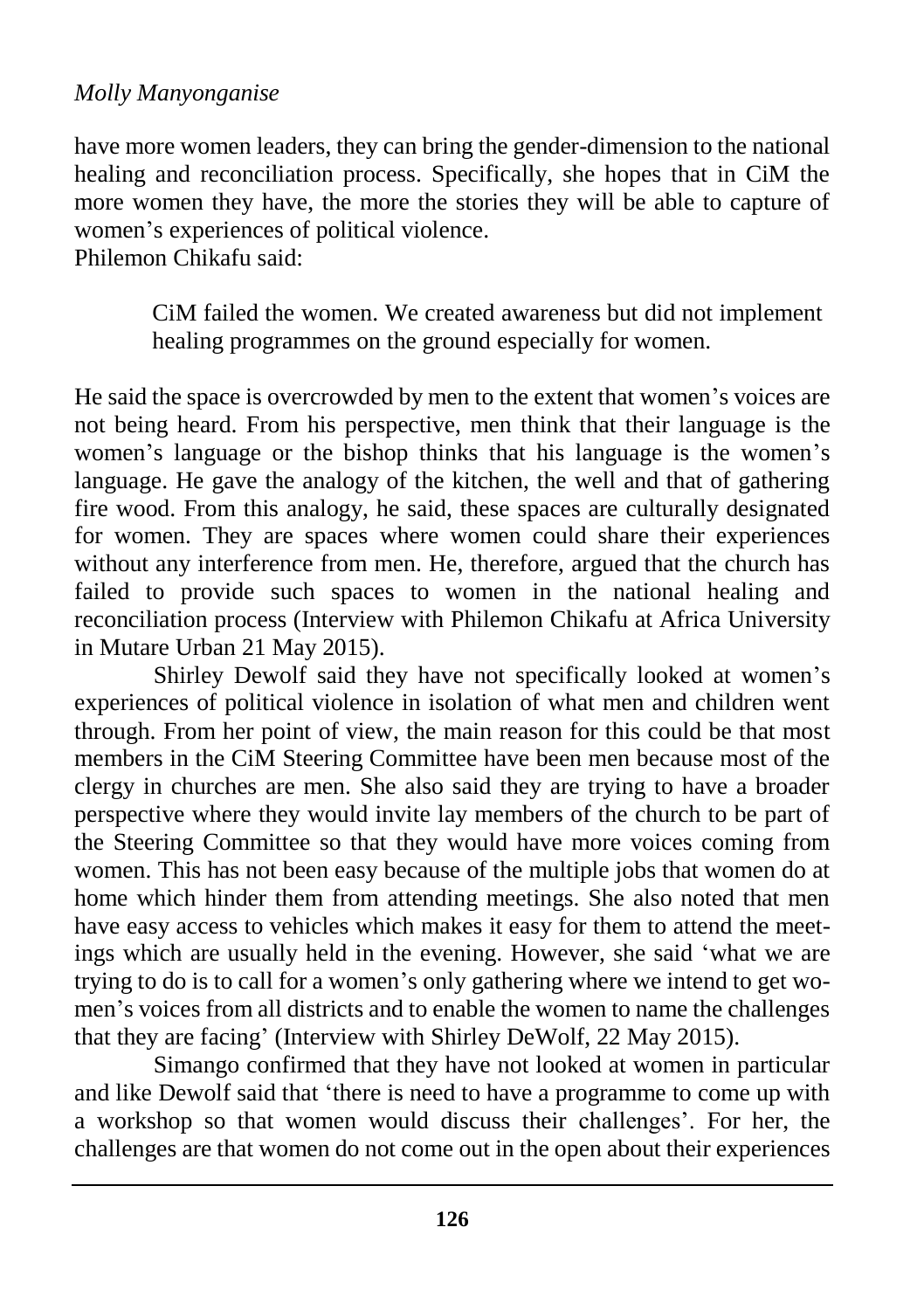because of fear. She said:

Maybe it's the way they have been socialised. Culture. They are not able. They fear to come out in the open. They say out not exactly what they are going through.

In her opinion, the problem could be that men are the majority of the people in the CiM Steering Committee. She, therefore, said that CiM should not put male pastors in the front of the national healing and reconciliation process especially on issues that concern women. She argues:

> women should deal with pastors' wives and lay women in church. *Ndivo vanoziva zvevanamai* (they are the ones who know what concerns women). The problem is CiM seems to be putting emphasis on the male pastors.

Dangare, Dube, Shatai and Patrick Mutume said that CiM has prioritised women's experiences of political violence in the national healing and reconciliation process. Mutume did not elaborate on how they have been doing this. He, however, said that though they may want women's experiences to be dealt with on a broader scale, they face a number of challenges. He highlighted that in the rural villages most leaders are staunch ZANU PF supporters and they do not want to hear about anything that may prejudice the party. He further said one of the problems of reconciliation is that women are restricted and in his interactions with them, women have been complaining that they had not been given space to talk.

Chipo Dube said:

*Tinozvikoshesa zvakanyanya. Tinotsvaga nzira dzekuvabatsira nadzo. Nguva yeMurambatsvina, CiM yakaratidza Kajumulo Tibaijuka nzvimbo dzaive dzakavigwa vakadzi vakawanda vaive vaputsirwa dzimba dzavo nehurumende. Takavapawo zvekudya.* (We give them great attention. We find ways of helping them. During Murambatsvina, CiM showed Kajumulo Tibaijuka where a lot of women whose houses had been destroyed were hidden by the government. We also gave them food). (Interview with Chipo Dube, 29 May 2015).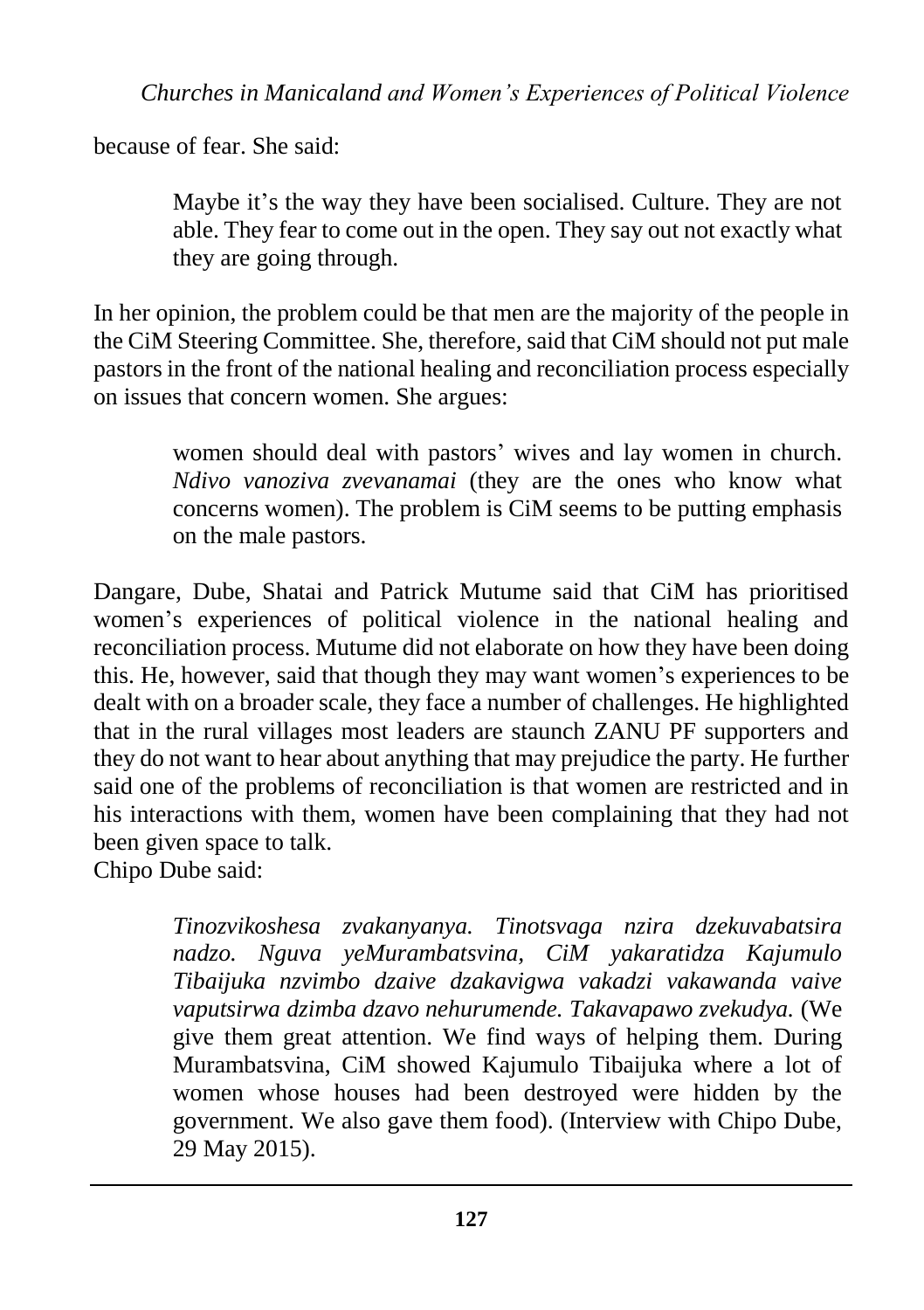Marian Dangare said they have formed groups of women who were affected by political violence. She said most of these women do not have any livelihoods. In this case, in the *Mubatanidzwa weMadzimai*, they have formed groups in which women are being encouraged to have savings. She also said in their individual churches they have women's morning prayers, a space where women have the opportunity to testify about their experiences. Women in the CiM Steering Committee take these testimonies and discuss them in the CiM meetings and they are advised on how to help them. The challenge they face when dealing with the women is that women are not free to share all of their experiences of political violence especially sexual abuse. She said most of the women who were raped during the violence choose to keep quiet about it as a way of safeguarding their marriages. She also said they fear the stigma and discrimination that may result from opening up about rape. She also indicated that though they want the women to talk about their experiences, they do not know what to do with them afterwards because they do not have the resources to support the women in the process of healing. For her, it is not only a matter of simply discussing about the political experiences of violence but also about what to do with them (Interview with Marian Dangare in Mutare Urban, 22 May 2015).

Obert Shatai said:

Yes. When we have meetings we call women from the *Mubatanidzwa weMadzimai* around Mutare in order to equip them about their rights. As CiM, we have also partnered the Ecumenical Church Leaders Forum (ECLF) and have three-day workshops with women and the youth on peace-building (Interview with Obert Shatai in Mutare Urban, 27 May 2015).

He, however, said the challenge they face is that women are very suspicious. After the violence, they fear being questioned why they attend the meetings that we call for. For fear of victimisation women choose to sit back and keep quiet.

### **The Invisible Women: A Discussion of the Responses**

The dominant narratives of healing and reconciliation in general and the Zimbabwean context in particular makes women invisible. Mckay cited in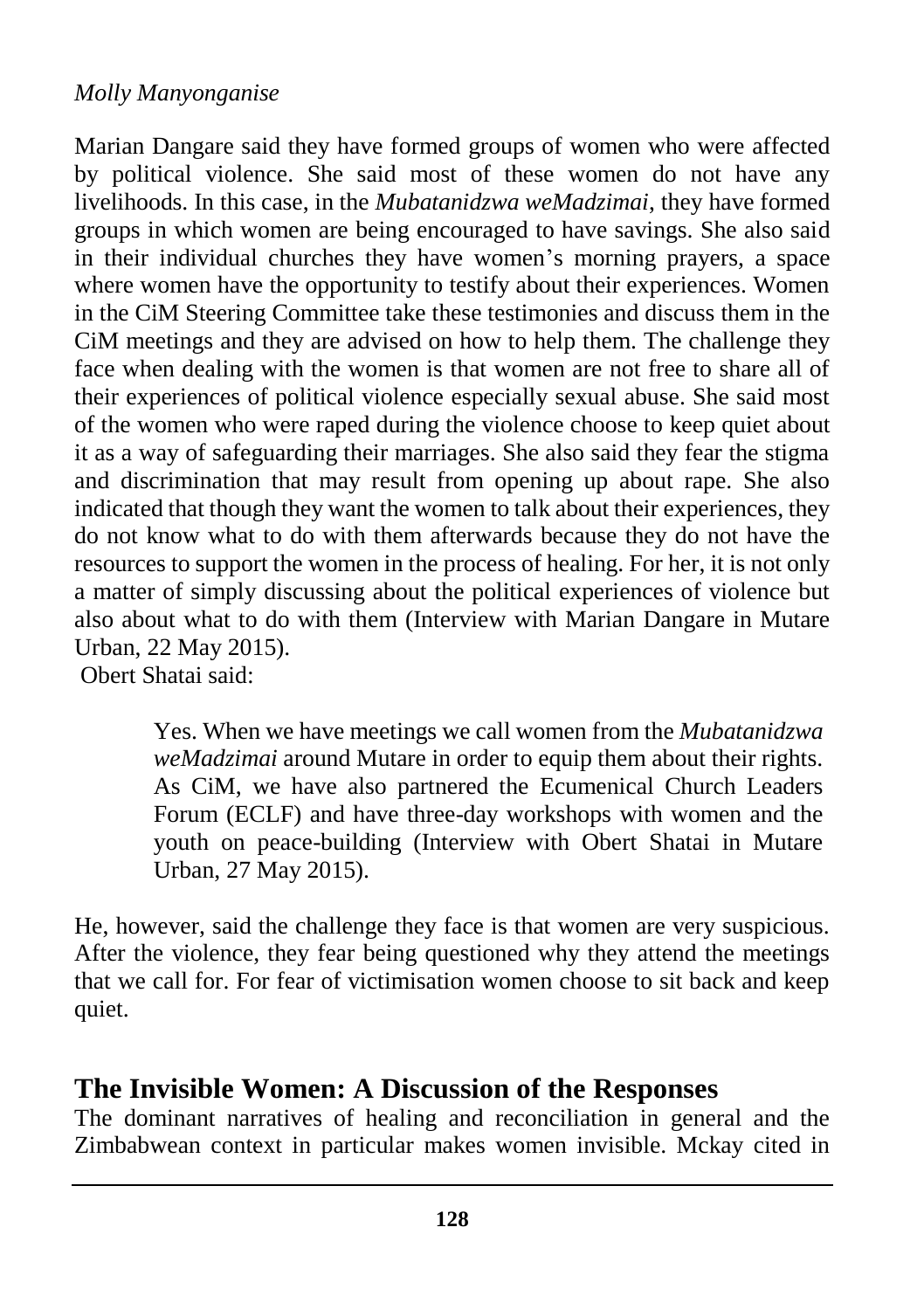Scanlon (2016:3) notes that reconciliation processes have been overwhelmingly driven by interests that favour the powerful and disenfranchises the vulnerable, while Melandri (2009:14) argues that 'the invisibility of women in transitional justice processes has still not been adequately addressed'. Thus, an analysis of the above responses from interviewees for this paper brings out critical issues about the invisibilisation of women in the whole process of national healing and reconciliation by CiM. It is apparent that CiM has not given particular attention to the ways in which women are affected by political violence in Zimbabwe. One of the major reasons that appear to have led CiM not to prioritise women's experiences of political violence is that the church has to a large extent remained a patriarchal institution. The majority of CiM officials confirmed that the Forum's Steering Committee is overcrowded by men who, whether by design or not, have conveniently ignored the uniqueness of how women experience political violence in the national healing and reconciliation process. Njoroge (2009:5) avers that 'the subordination of women is one common thread that runs through many religious communities, in the Bible, in African religion and culture, and in most of the world's cultures and religions'. In this case, of the five women interviewed from the Forum, only one is an ordained minister from the United Methodist Church. Thus, when women are absent or few at the decisionmaking level, it becomes difficult to have their real concerns correctly articulated. There is also a general tendency to overlook those experiences that really matter for them because 'patriarchy undervalues female experiences and knowledge' (Kivai 2007:22). As such, Chikafu's images of the kitchen, the well and firewood gathering is meant to dismantle patriarchy within the churches by creating spaces where women can afford to air their concerns, painful experiences and aspirations. Chikafu's analysis that the patriarchal voice of the men and the bishop in church need not be regarded as the be-all and end-all of all that is to be said needs to be taken seriously as it seeks to provide spaces where women's voices are also heard.

The impediment of patriarchy is also prevalent within the communities in Manicaland. Study participants from CiM indicated that in cases where they have tried to include women in some of the programmes, a few or none of them turned up. The major reasons provided were that women require the permission of their husbands, due to their expected roles of caring for children it is not always possible for them to attend and also that when it comes to CiM meetings, the time may not be friendly to women because the meetings are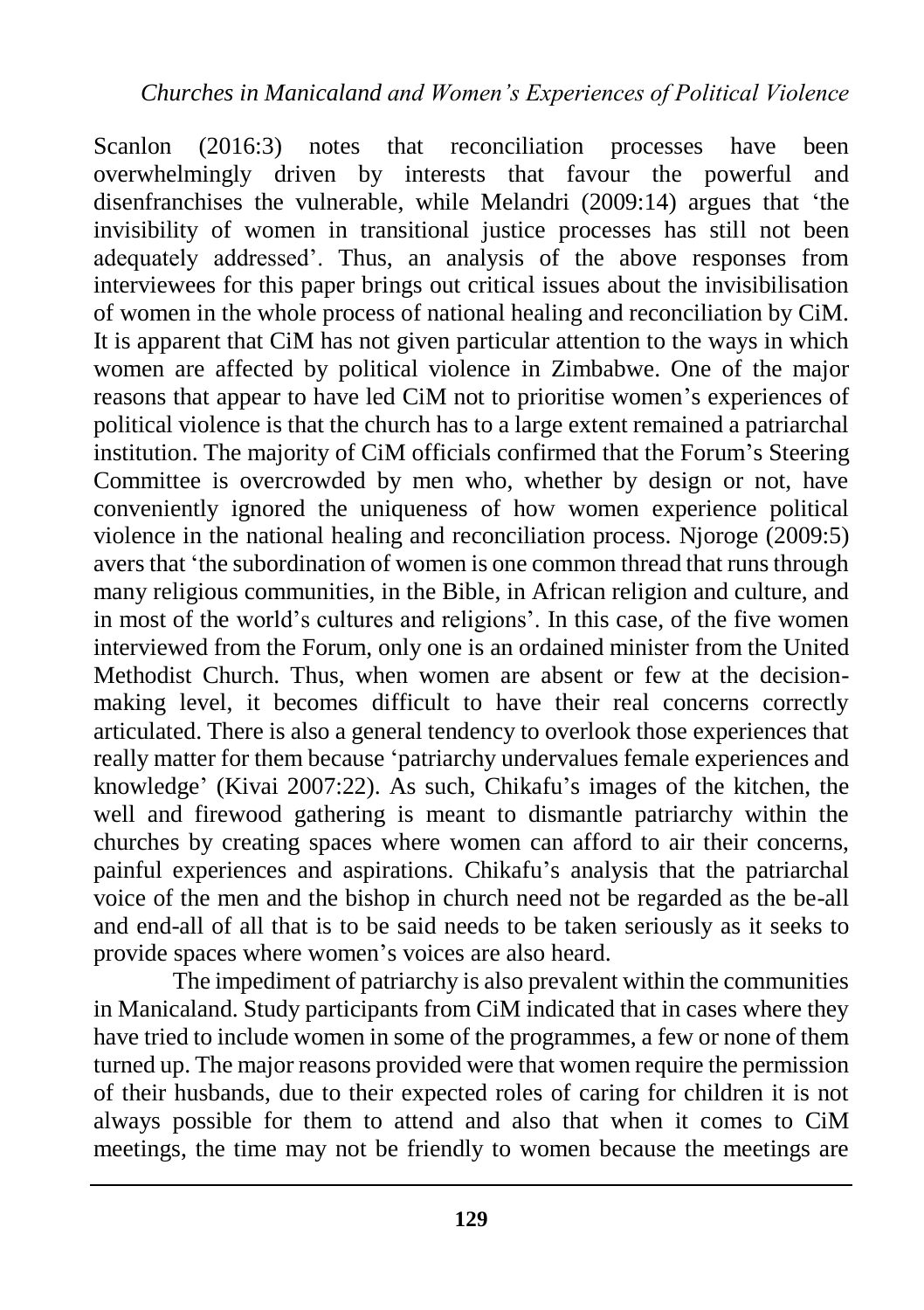mostly held in the evening. All these restrict and exclude women from fully participating in healing and reconciliation programmes because patriarchal gender roles confine them to the home. Thus, confirming Manyonganise's view that 'in African societies, women have their physical mobility controlled' (2010:16).

The absence of a gender desk or committee on gender points to the lack of a gender perspective to national healing and reconciliation by CiM. What this has done is to create a distance between the Forum and women at the grassroots who are the main victims/ survivors of political violence. When the Forum holds workshops in the rural areas, it deals with traditional leaders who are men. The whole process then becomes a men's affair- a process by men for the men. The resultant factor has been the lack of a gender-focused budget for CiM as enunciated by Waziweyi.

The other issue that comes out clearly is the conceptualisation of healing as a national phenomenon. The meaning of the concept of 'national healing' is highly debatable. The term healing accompanied by the adjective 'national' is vague. What makes the healing endeavour problematic is the fact that it does not take into cognisance peculiarities of individual cases, but 'nationalises' the healing process in one stroke. Its effectiveness becomes questionable especially when one looks at how marginalised groups such as women are catered for in a 'nationalised' healing process. Nyarota confirms this when he said that as CiM, gender was never part of their agenda since they adopted a victim-centred approach to dealing with all the victims of political violence. From the views of Chikafu and Rore, we hear sentiments that the process of national healing and reconciliation needs to start small, that is, from families, communities until we get to the national level. Segalo (n.d) confirms this when she says that

> people's personal memories are trivialised when the state/government seeks and focuses on national healing while disregarding individual experiences. This may lead to a 'controlled' form of remembering which does not take into account the differences between types of suffering experienced by individuals, and particular contexts in which the suffering is experienced.

The issue of political violence and its effects on Zimbabweans, especially women, has not gained prominence in the country's official narrative. A critical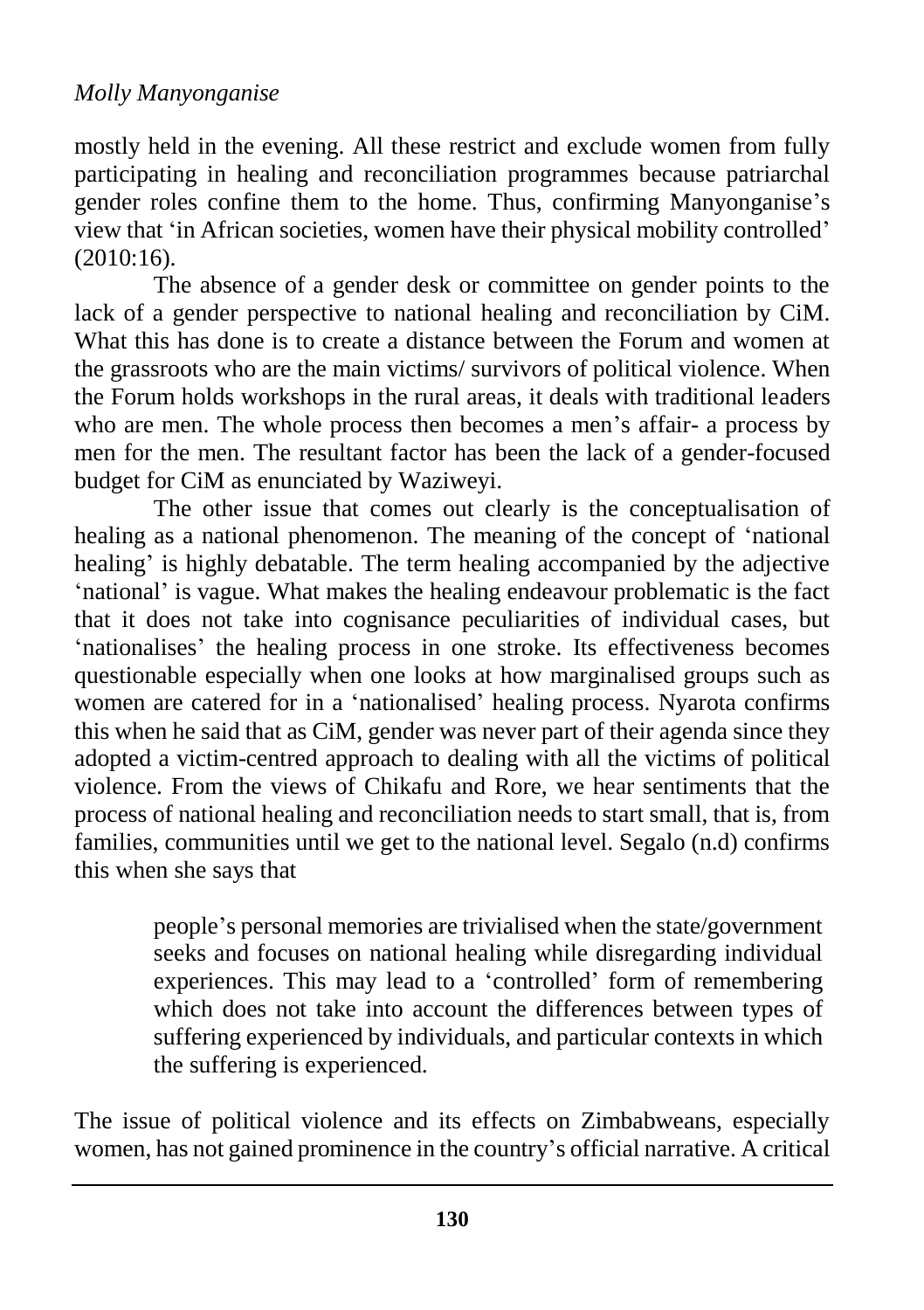analysis of the national healing and reconciliation process shows that no ground work has been done to ensure that voice is given to women survivors of violence at the national level. Moreover, the Forum itself has enforced silence on the women survivors because it fears retribution from the state and it cannot guarantee the security of those who want to break the silence. From Dangare's response, the Forum is also in a dilemma because without enough material resources, it is afraid of capturing women's experiences of political violence with no guarantees of meaningful help. However, Nowrojee and Ralph (2000:163) conclude that 'silence about abuses against women hides the problems that devastate, and sometimes end women's lives'. Apart from enforced silence, women survivors also remain quiet about their experiences of political violence. Simango blamed culture and the way women have been socialised as the causes of their general silence especially on issues of sexual violence. What makes the issue of rape in relation to the church complex is the fact that the church moralises the sex and sexuality discourse. As a result, it becomes difficult for the CiM leaders, most of whom are men and the survivors of violence, the majority of whom are women, to come to a place where they can talk about issues of sexual abuse. As shown above, Simango lamented the incapacitation of the male church leaders in dealing with women's issues and implored them to leave it to their wives and other lay women with whom women in church may feel free to share their experiences of political violence. On the other hand, from Dangare's response, we can see that in the absence of male leadership, women can subvert patriarchy and come up with practical ways to healing and reconciliation, thus, confirming Jacobs' view that with their collective responses to the economic, social, and political issues, ordinary community women can quietly challenge existing conditions of gender inequality (2013:31). Though at a smaller scale, the savings clubs initiated by women to some extent help in economically empowering the women survivors of political violence.

### **Conclusion**

This paper sought to show how CiM is dealing with women's experiences of political violence in the national healing and reconciliation process in Zimbabwe. In order to achieve this, the paper reviewed literature on women and political violence as well as discussing the activities of CiM in response to political violence in Manicaland. Furthermore, it explored the views of CiM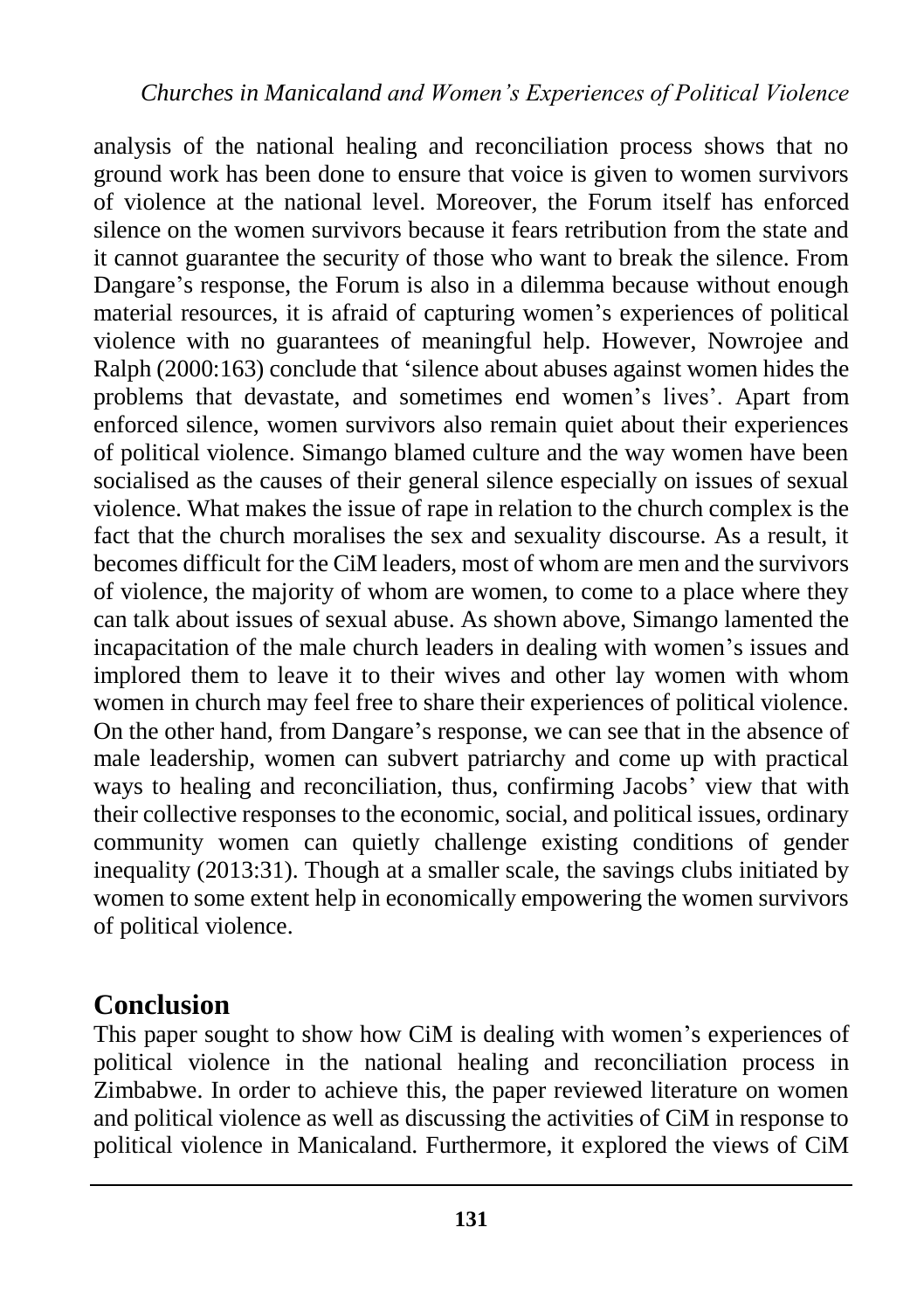officials on how the Forum has dealt with women's experiences of political violence. It showed that women are invisible in the process largely due to the fact that CiM has treated survivors of political violence as collectives. Most of the Forum's activities are not gender-tailored which shows its genderinsensitiveness. This may be a result of the fact that the church has to a large extent remained gender-incompetent which, therefore, provides strong justification for the church to come up with gender-sensitive models for national healing and reconciliation; models which pay particular attention to how women experience political violence.

### **References**

- Aids Free World 2009. *Electing to Rape: Sexual Terror in Mugabe's Zimbabwe.* New York: Aids Free World.
- Ayiera, E. 2010. Sexual Violence in Conflict: A Problematic International Discourse. *Feminist Africa* 14:7-20.
- Bastick, M., K. Grimm & R. Kunz 2007. *Sexual Violence in Armed Conflict: Global Overview and Implications for the Security Sector.* Geneva: Geneva Centre for the Democratic Control of Armed Forces.
- Bhatasara, S. 2011. Women, Land and Poverty in Zimbabwe: Deconstructing the Impacts of the Fast Track Land Reform Programme. *Journal of Sustainable Development in Africa* 13, 1: 316-330.
- Chingarande, S.D. *et al.* 2012. Struggles within a Struggle: Gender and Land Reform Experiences in Chimanimani District, Zimbabwe. *Journal of Social Development in Africa* 27, 1: 57-84.
- Chirongoma, S. 2009. Operation Murambatsvina (Operation Restore Order): Its Impact and Implications in the Era of HIV and AIDS in Contemporary Zimbabwe. In N. Hadebe & E. Chitando (eds.): *Compassionate Circles: African Women Theologians Facing HIV*. Geneva: World Council of Churches.
- Chitando, E. & L. Togarasei 2010. The Church and the 2008 Zimbabwean Political Crisis. *African Identities* 8, 2: 151-162.
- Church and Civil Society Forum 2012. *A Study on the Role of the Church in Political Violence in Zimbabwe.* Harare: CCSF.
- Dills, L. & J. Muyango. 2008. Church Action in Promoting a Culture of Peace. In Rogers, M.M., T. Bamat & U. Ideh (eds.): *Pursuing Just Peace: An*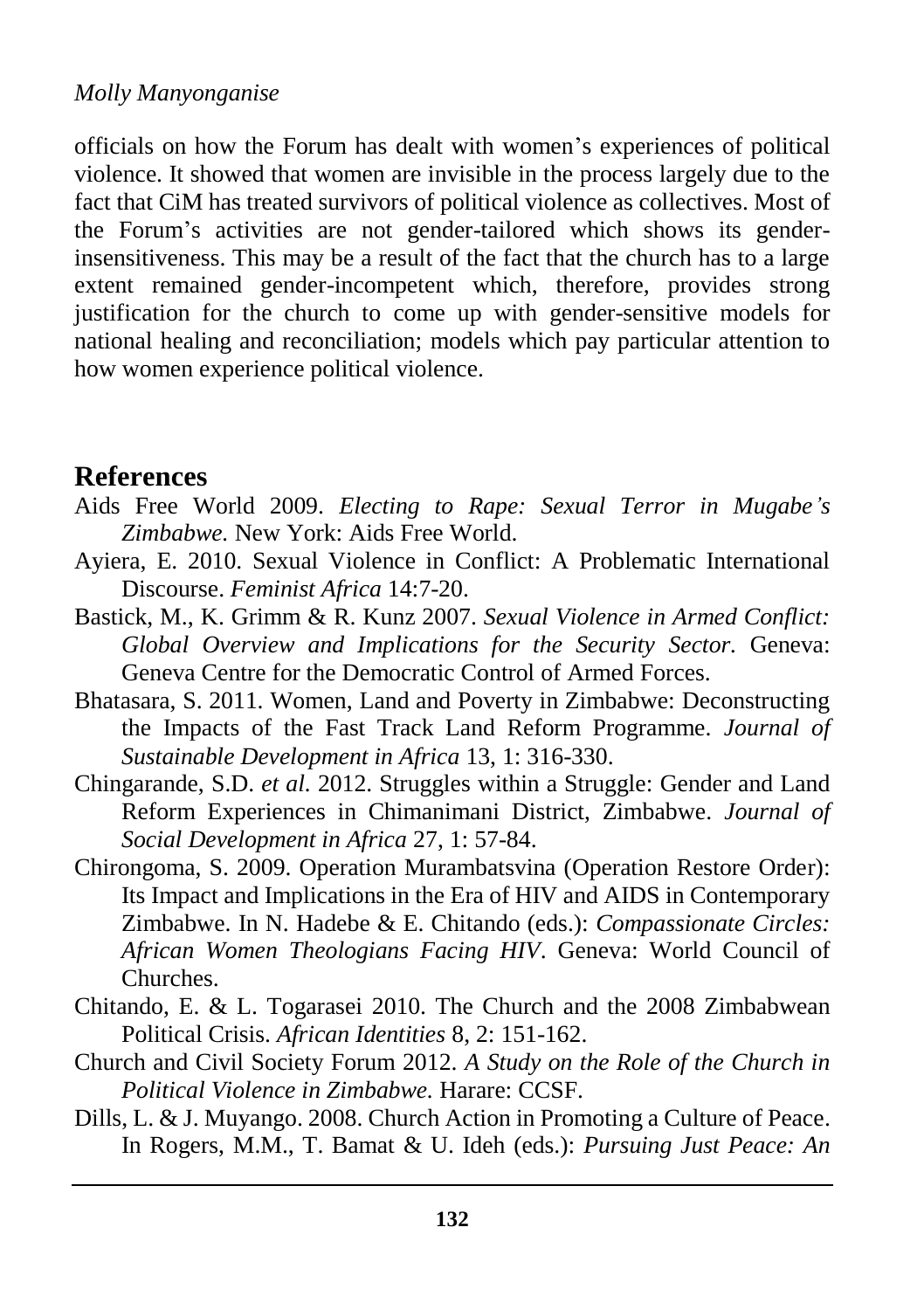*Overview and Case Studies for Faith-based Peacebuilders.* Baltimore: Catholic Relief services.

- Ganiel, G. & J. Tarusarira. 2014. Reconciliation and Reconstruction among Churches and Faith-Based Organisations in Zimbabwe. In Leiner, M., M. Palme & P. Stockner (eds.): *Societies in Transition: Sub-Saharan Africa between Conflict and Reconciliation.* Gottingen: Vandenhoeck & Ruprecht.
- Hammer, A. 2008. Reflections on Displacement in Zimbabwe. *Concerned Africa Scholars Bulletin* 80: 28-35.
- Human Rights NGO Forum 2013. *Report on the Second International Conference on Transitional Justice in Zimbabwe.* Available at: https://www.ijr.org.za/portfolio-items/second-international-conferenceon-transitional-justice-in-zimbabwe/.
- Jacobs, B.L. 2013. Unbound by Theory and Naming: Survival Feminism and the Women of the South African Victoria Mxenge Housing and Development Association. *Berkeley Journal of Gender, Law and Practice*. 26, 1-2: 19-77.
- Kivai, G. M. 2007. *The Female Voice and the Future of Gender Relationships in the Nigerian Nation in Chimamanda Adichie's Purple Hibiscus and Half of a Yellow Sun.* Master of Arts Thesis. Kenyatta University.
- Makanga, D. 2008. *Rights-Zimbabwe: Activists Demand Justice for Politically-Motivated Rapes*. Inter Press Service. Available at: http://www.ipsnews.net/2008/11/rights-zimbabwe-activists-demandjustice-for-politically-motivated-rapes/.
- Manjoo, R. 2004. The South African Truth and Reconciliation Commission A Model for Gender Justice. Paper prepared for the United Nations Research Institute for Social Development Report titled *Gender Equality: Striving for Justice in an Unequal World*.
- Manyonganise, M. 2010. From 'Safety' Zones to Public Spaces: Women's Participation in Sport in Zimbabwe. In Shehu, J. (ed.): *Gender, Sport and Development in Africa: Cross-cultural Perspectives on Patterns of Representations and Marginalisation*. Dakar: CODESRIA.
- Masunungure, E.V. 2011. A Militarised Election: The 27 June Presidential Run-off. In Masunungure, E. (ed.): *Defying the Winds of Change: Zimbabwe's 2008 Elections*. Harare: Konrad Afenaver Foundation and Weaver Press.

Melandri, M. 2009. Gender and Reconciliation in Post-conflict Societies: The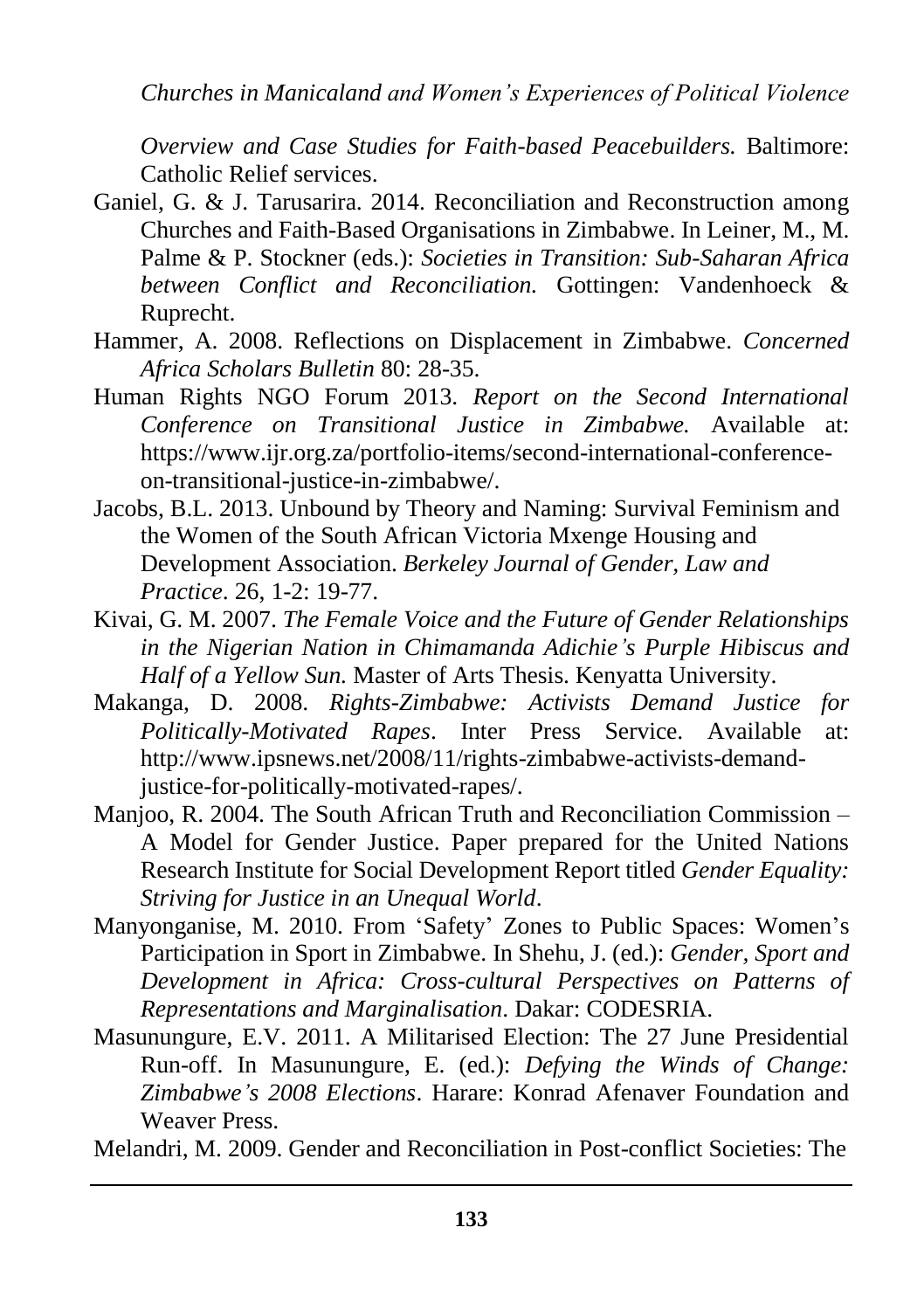Dilemmas of Responding to Large-scale Sexual Violence. *International Public Policy Review* 5,1:4-27.

- Mhiripiri, N. 2008. The Zimbabwe Governmment's Response to Criticism of Operation Murambatsvina. In Vambe M.T. (ed.): *The Hidden Dimension of Operation Murambatsvina.* Harare: Weaver Press.
- Mlambo, A. 2008. Historical Antecedents to Operation Murambatsvina. In Vambe M.T. (ed.): *The Hidden Dimension of Operation Murambatsvina.* Harare: Weaver Press.
- Moyo, K. 2013. Forbidden Truth: Background to Truth Recovery in Zimbabwe, Challenges, Opportunities and Threats. Paper presented at the Second International Conference on Transitional Justice in Zimbabwe, 9- 13 October 2013.
- Ndlovu-Gatsheni, S.J. 2012. *Elections in Zimbabwe: A Recipe for Tension or a Remedy for Reconciliation.* Wynberg: Institute for Justice and Reconciliation.
- Njoroge, N. 2009. *Gender Justice, Ministry and Healing: A Christian Response to the HIV Pandemic.* London: Progressio.
- Nowrojee, B. & R. Ralph. 2000. Justice for Women Victims of Sexual Violence: Rwanda after the 1994 Genocide. In Amadiume, I. & A. An-Na'im (eds.): *The Politics of Memory: Truth, Healing and Social Justice.*  New York: ZED Books.
- Nowrojee, B. 2005. *Your Justice is too Slow: Will the International Criminal Tribunal for Rwanda fail Rwanda's Rape Victims.* United Nations Research Institute for Social Development, Occasional Paper 10.
- Prescott, J.A. & A.M. Madsen (eds.) 2011. *Sexual Violence in Africa's Conflict Zones.* New York: Nova Science Publishers.
- Ranchod-Nilsson, S. 2008. Gender, Politics and Gender Backlash in Zimbabwe. *Politics and Gender* 4, 4: 642-652.
- Raftopoulos, B. 2009. The Crisis in Zimbabwe, 1998-2008. In Raftopoulos, B. & A. Mlambo (eds.): *Becoming Zimbabwe: A History from the Pre-Colonial Period to 2008.* Harare: Weaver Press.
- Report by RAU and ZADHR 2010. *No Hiding Place: Politically Motivated Rape of Women in Zimbabwe.* Available at: [http://lexglobal.org/files/POLITICAL%20RAPE%20REPORT.pdf.](http://lexglobal.org/files/POLITICAL%20RAPE%20REPORT.pdf)
- Report by RAU. 2011. *Politically Motivated Violence against Women in Zimbabwe 2000-2010: A Review of the Public Domain Literature.*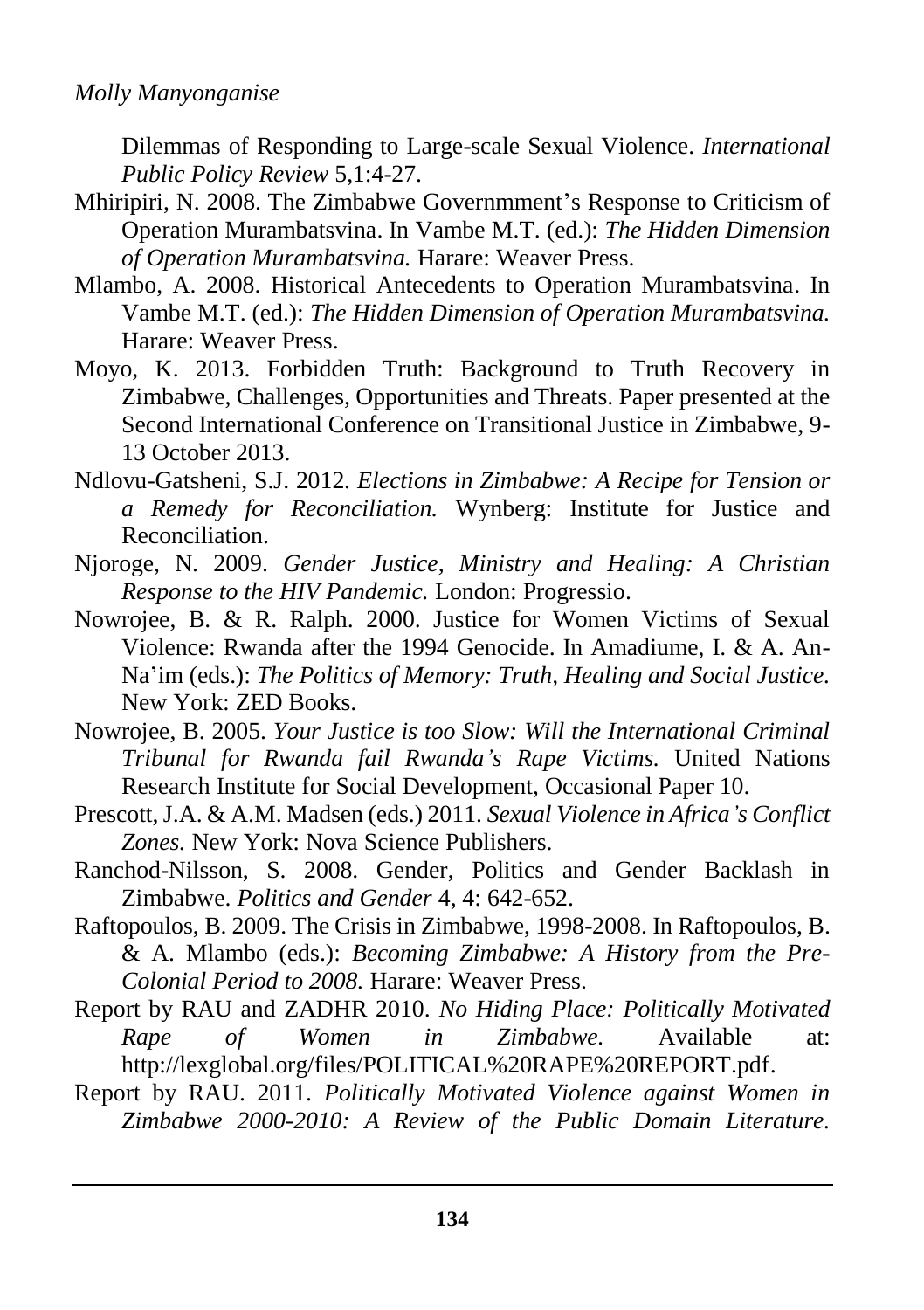*Churches in Manicaland and Women's Experiences of Political Violence*

Available at: [https://akcampaign.files.wordpress.com/2012/02/politi](https://akcampaign.files.wordpress.com/2012/02/politi%20cally-motivated-violence-in-zimbabwe-2000-2010.pdf)  [cally-motivated-violence-in-zimbabwe-2000-2010.pdf.](https://akcampaign.files.wordpress.com/2012/02/politi%20cally-motivated-violence-in-zimbabwe-2000-2010.pdf)

- Sachikonye, L.M. 2002. Wither Zimbabwe? Crisis and Democratisation. *Review of African Political Economy* 29,91: 13-20.
- Sachikonye, L.M. 2003. *The Situation of Commercial Farm Workers after Land Reform in Zimbabwe*. A Report prepared for the Farm Community Trust of Zimbabwe.
- Sachikonye, L.M. 2003. *The Situation of Commercial Farm Workers after Land Reform in Zimbabwe*. A Report prepared for the Farm Community Trust of Zimbabwe.
- Sachikonye, L.M. 2009. *Between Authoritarianism and Democratisation: The Challenges of a Transition Process in Zimbabwe.* Harare: Institute of Development Studies, University of Zimbabwe.
- Sachikonye, L.M. 2011. *When a State Turns on its Citizens: 60 Years of Institutionalised Violence and Political Culture.* Auckland Park: Jacana.
- Scanlon, H. 2009. *Gender and the Politics of Reconciliation.* Institute of Justice and Reconciliation, Occasional Paper 19.
- Secco, A.D. 2008. Truth and Reconciliation Commissions and Gender Justice. In Pankhurst, D (ed.): *Gendered Peace: Women for Post-War Justice and Reconciliation*. Abingdon: Routledge.
- Segalo, P. n.d. Gendered Suffering and the Complexities of Keeping Silent. Available at: [http://uir.unisa.ac.za/bitstream/handle/.](http://uir.unisa.ac.za/bitstream/handle/) (Accessed on 15 July 2015).
- Shale, V. 2006. Operation Murambatsvina: The Dynamics and Escalation of Zimbabwean Intra-State Conflict. *Journal of Conflict Resolution* 6,2: 107- 125.
- Tarusarira, J. 2014. Religion in Times of Crisis in Zimbabwe: A Case Study of Churches in Manicaland and its Theodicy of Liberation. In Ganiel, G., H. Winkel & C. Monnot (eds.): *Religion in Times of Crisis*. Leiden: Brill Academic Publishers.
- Vambe, B. 2008. Murambatsvina's Assault on Women's Legal and Economic Rights: An Interview with a Cross-boarder Trader. In Vambe M.T. (ed.): *The Hidden Dimension of Operation Murambatsvina*. Harare: Weaver Press.
- Waziweyi, A. 2011. *An Investigation into the Role Played by Churches in Manicaland in Healing and Reconciliation in Zimbabwe 2000-2010*. Master of Arts Dissertation. Africa University.